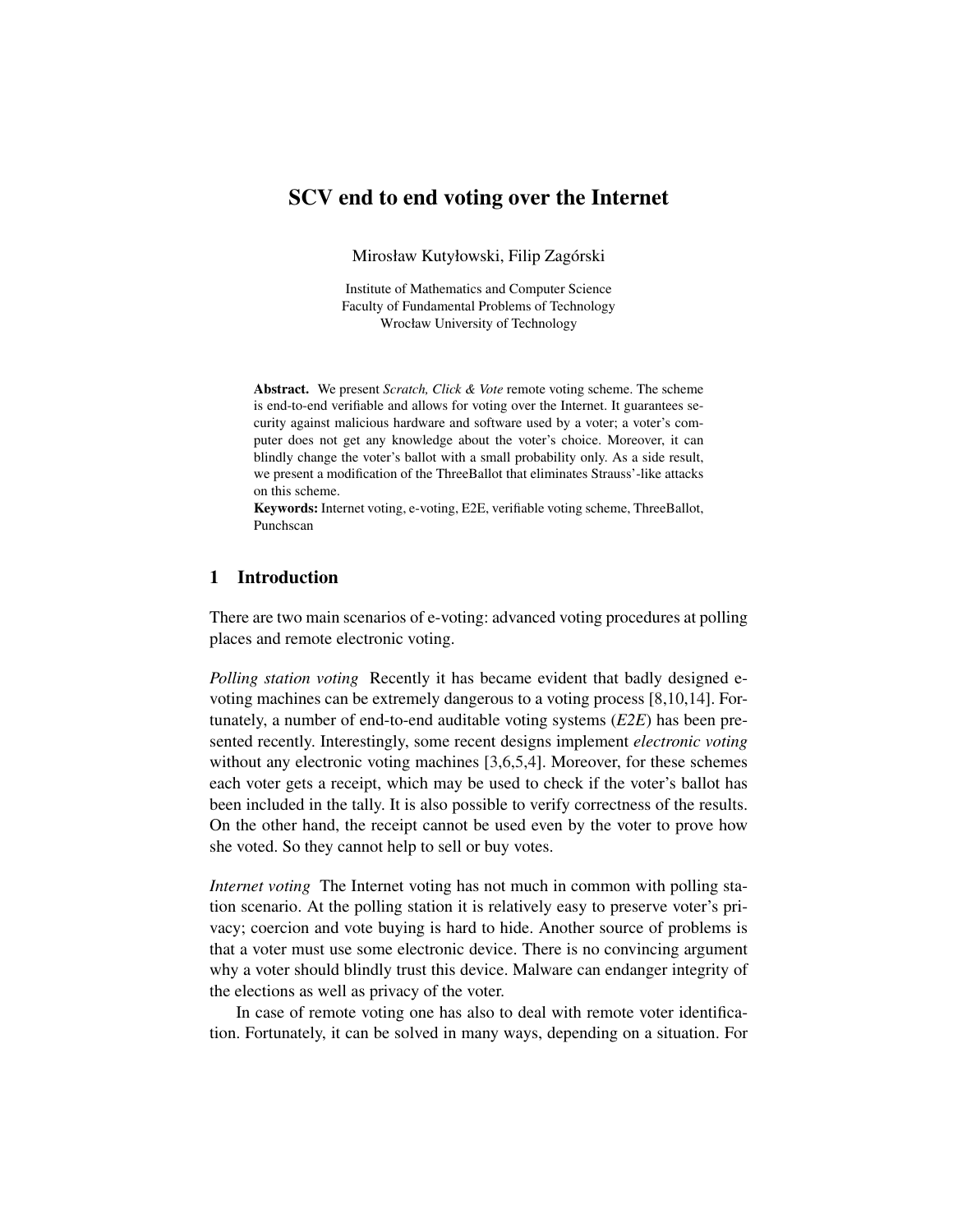national elections one can use advanced electronic signatures, especially if supported by personal, government-issued ID cards, or a novel technique described in [\[2\]](#page-22-7). For other elections logins and passwords seem to serve well their purpose.

In this paper we are concerned with an *E2E* systems for remote voting over electronic networks. We assume that the electronic devices used by a voter might be infected by malicious code, and that voter's privacy and election integrity must be guaranteed in a verifiable way.

Three important ideas concerning *E2E* voting systems have been presented during the last few years: Prêt à Voter, Punchscan, ThreeBallot (and related schemes). All of them are dedicated to paper-based elections at polling stations. Recently, Punchscan and Prêt à Voter have been adjusted to mail-in voting [?]. Since these methods are closely related to our scheme, we recall them briefly.

Prêt à Voter [\[6\]](#page-22-4). A voter, say Alice, obtains a ballot which consists of two parts. The left part contains the official list of the candidates, altered by applying a circular shift by  $x$  positions, where  $x$  depends on the ballot. The right part contains boxes where Alice can put the  $\times$ -mark. In order to vote, she puts the  $\times$ -mark in the row that contains the name of her favorite candidate on the left side. On the right side there is a kind of ballot serial number S that is used for decoding Alice's vote (namely, for reconstructing the shift value  $x$ ). The serial number is also included in the voting receipt obtained by Alice. After making



Fig. 1. Ballot example for Prêt à Voter scheme

her choice, Alice separates both parts. The left part goes to a shredder, while the right part is scanned and entered to the system.

Punchscan [\[3\]](#page-22-3). The original ballot design of Punchscan is quite different from Prêt à Voter, however it has been shown in [\[20\]](#page-23-0) that the crucial mechanisms of Punchscan can be used together with Prêt à Voter ballot layout.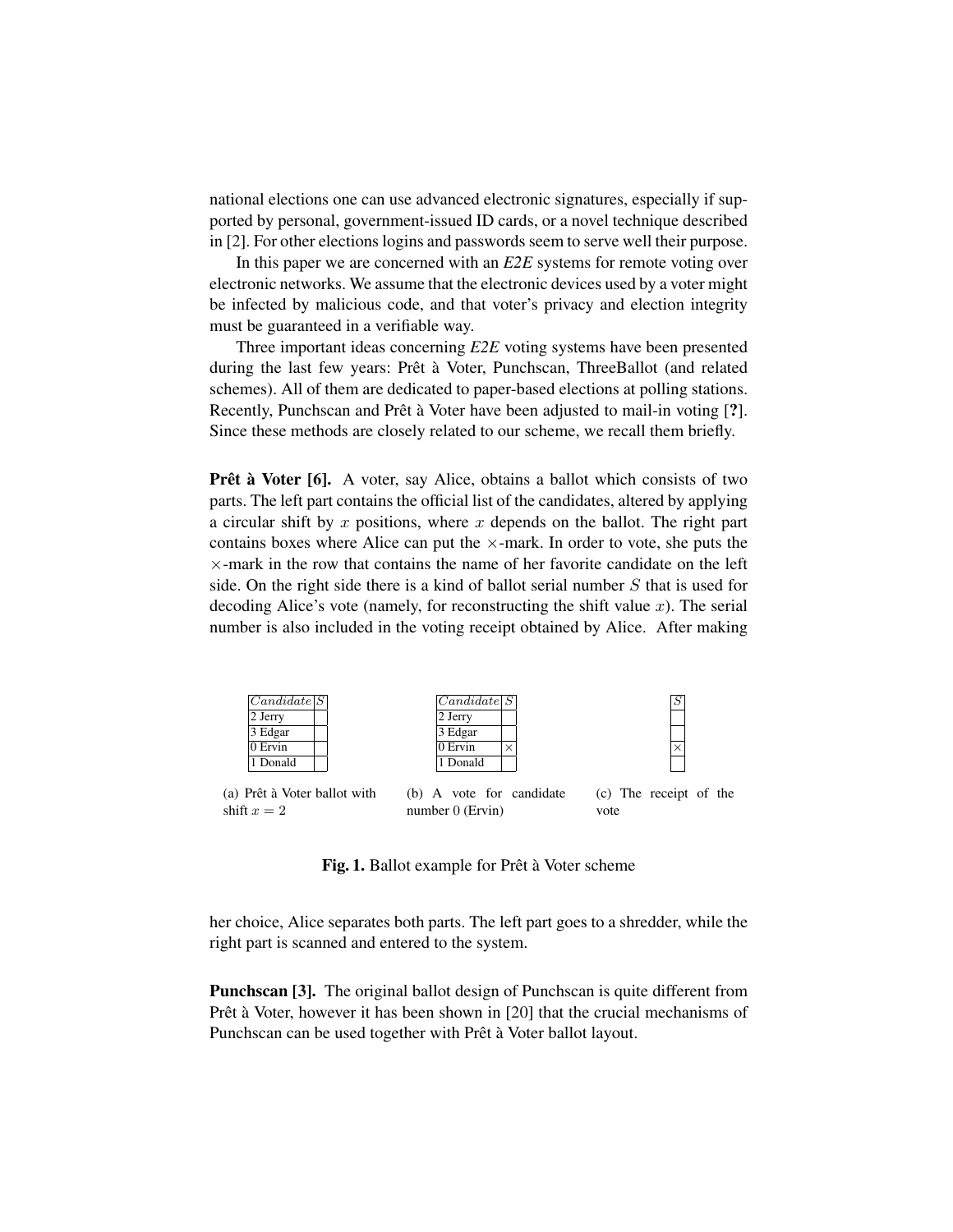The key issue is that Punchscan offers a complete back-end to perform *E2E* verifiable elections. Similar back-end is also used in Scantegrity [\[5\]](#page-22-5) and Scantegrity II [\[4\]](#page-22-6). The values that are used in the ballot construction are committed and can be verified. The verification process is twofold and consists of a pre-election audit and a post-election audit. If the authority responsible for preparing ballots passes both audits, then with an overwhelming probability the integrity of the elections is guaranteed.

ThreeBallot [\[17\]](#page-22-8). This scheme, presented by R. Rivest, is particularly appealing despite of certain privacy weaknesses [\[7\]](#page-22-9). A voter, Alice, obtains a sheet of paper consisting of four parts. The leftmost column contains the list of candidates (no shift is used). The next three columns are used to mark her choice. If she wants to vote for a candidate V, then she puts two marks  $\times$  in the row containing the name of  $V$ , while she puts exactly one  $\times$  mark in all remaining rows. After Alice makes her choice, all three columns (ballots) are separated and cast



Fig. 2. The ThreeBallot scheme

into a ballot box. As a receipt Alice obtains a copy of one of the columns/ballots of her choice (but the system does not know which one).

Internet voting schemes. So far, the schemes designed by the academic community do not fulfill all security demands. The most acute problem is that almost all schemes ignore the fact that electronic voting equipment should be considered as a potential adversary ([\[13](#page-22-10)[,15\]](#page-22-11)). Meanwhile, potentially the most dangerous in remote voting systems is the equipment on the voter's side. Voters' machines can be infected with malware that reveal the voter's preferences or even change the encrypted ballot cast by the voter.

### 1.1 Design goals

The main goal behind design of *SC&V* is to get an *E2E* scheme that would be acceptable for casting votes over Internet. As in the previous chapter we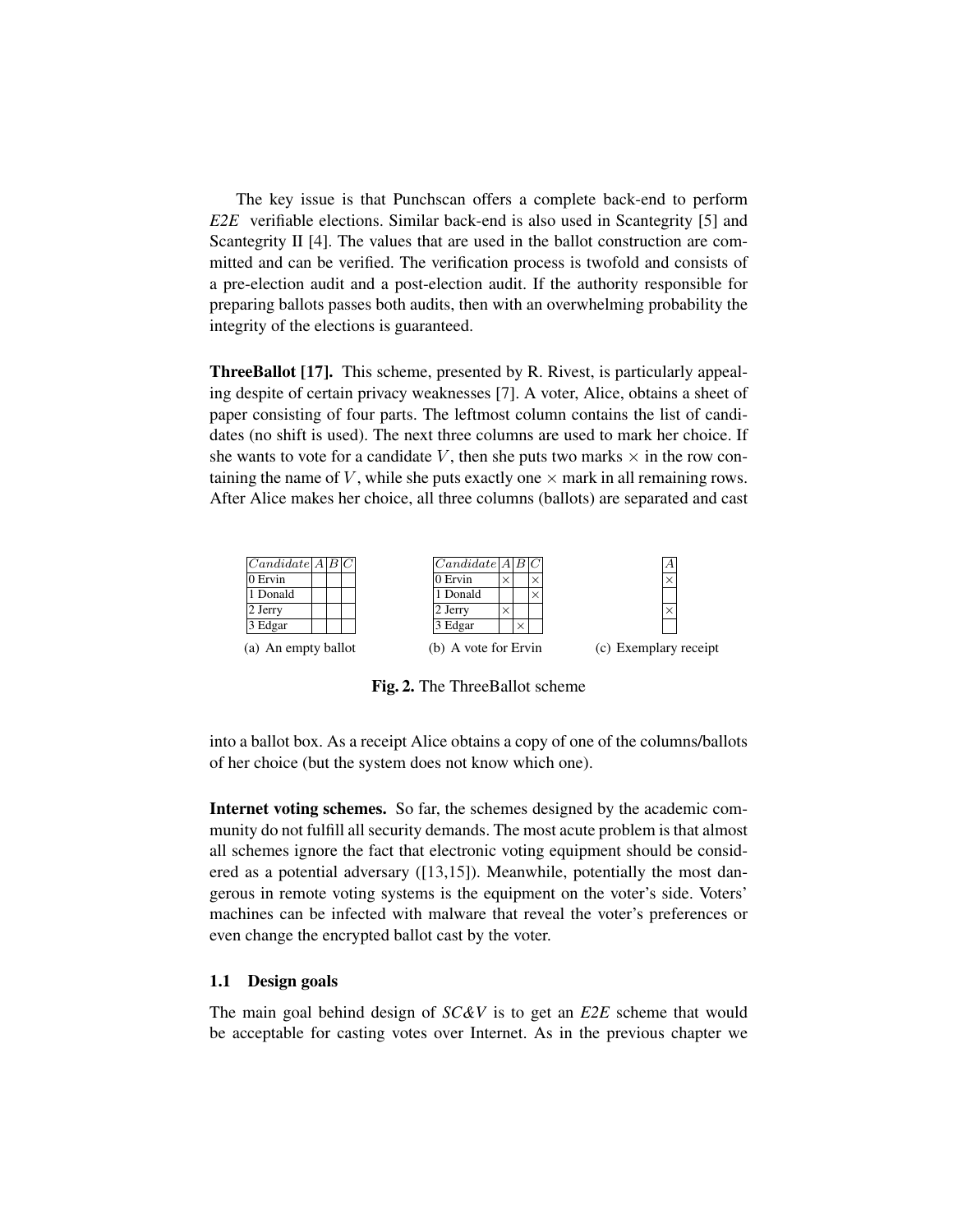demand all key security requirements to be satisfied. In particular, the scheme must be secure without assuming that the voter's PC or any of its components is trustworthy. This setting corresponds to the real-life situation, where even PC equipped with strong anty-virus protection and a trust oriented operating system cannot be fully trusted.

The scheme presented in the previous chapter satisfies the mentioned goals. However it fails usability and transparency issues: it is so complex that explaining the security mechanism even to a well educated voter is a challenge.

We present the scheme which is:

- human verifiable: a receipt obtained by a voter is human-readable and easy to examine by a moderately educated voter,
- voter friendly: a voter (i.e. her computer) needs not to perform any complicated (and hard to understand by an average voter) operations like: re-encryption, getting a blind signature, executing oblivious transfer protocol etc.
- malware immune: integrity of the elections and privacy of votes do not rely on any assumption on trustworthiness of the equipment used by the voter,
- efficient: computational overhead as well as communication volume are low. (Note that the scheme from the previous chapter requires many ciphertexts for each single candidate. Moreover, at least two ballots has to be fetched. The overhead due to the number of candidates is negligible for the scheme presented in this chapter.)

### <span id="page-3-0"></span>1.2 A short overview of *SC&V*

In the next sections we provide a full, detailed description of *SC&V*(*Scratch, Click & Vote*). Here we present the idea standing behind the scheme. *SC&V* can be described as a layered design in which we combine a number of techniques/tricks:

- **Version 1:** We start from a straightforward Internet-version of the ThreeBallot: a voter needs to fill in a voting card using an application run on her PC. The filled ballot is then sent to a voting server (*Proxy*).
- **Version 2:** In order to balance the number of  $\times$  marks in the columns (in order to make the scheme immune against Strauss'-like attacks [\[7](#page-22-9)[,11](#page-22-12)[,18](#page-22-13)[,19\]](#page-23-1)) we add another column and another ×-mark ("FourBallot" design).
- Version 3: Since the voter's PC knows exactly the voter's choice we introduce a coding card which is prepared by a *Proxy* (see the diagram below). The coding card hides from the PC the meaning of the voter's choices (every candidate is "clicked" exactly once). Moreover, the coding card is constructed in a way that the possibility of modification of voter's choice by her PC is reduced.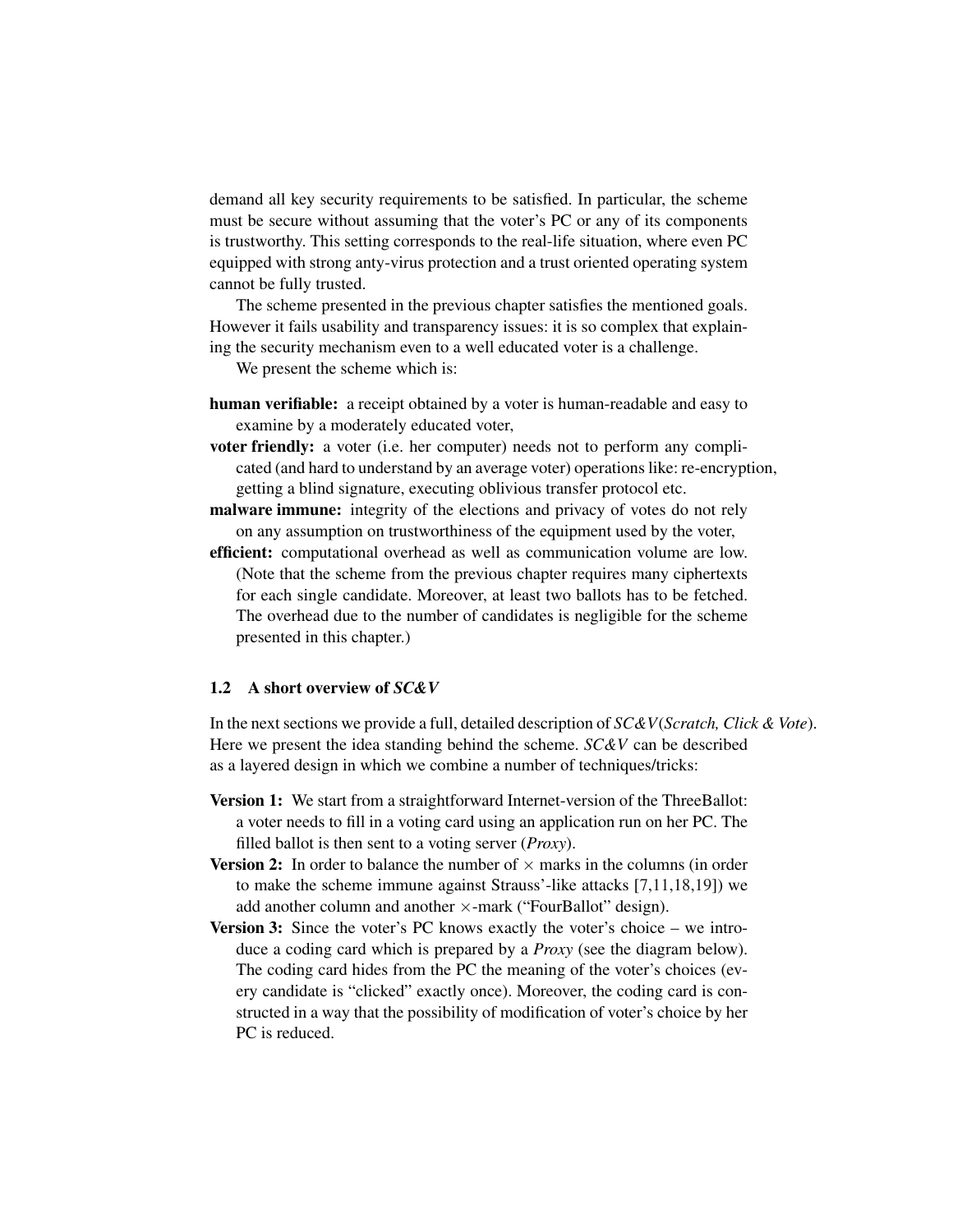Version 4: Since *Proxy* still knows the voter's choice, we introduce another server – Election Authority (EA), which is responsible for preparation of ballots. In this way *Proxy* does not know the choice, while Election Authority does not know who cast a certain vote.

Election Authority prepares ballots in a similar way as for the Punchscan scheme. Together with the ThreeBallot mechanisms this ensures verifiability of the voting process.

Under the assumption that *Proxy* and *Election Authority* do not collude, *SC&V* offers verifiable Internet voting with unconditional integrity and full privacy of a voter.

### 1.3 Ideas overview

Ballots and coding cards The voting process is a combination of paper based protocols. In order to vote one has to get additional information that remains hidden from the computer used for vote casting. This information might be obtained by the voter during voter's in-person registration, mailed to her home address or sent over an independent electronic link. The method applied can be tailored according to the security demands of specific elections. In case of small scale elections or elections of limited importance one can use emails with CAPTCHA to sent information readable for a human voter, but hard to read by the voter's computer. Vote casting is done via electronic networks (no matter which registration method was used).

There is an *Election Authority* (*EA*) and a *Proxy*. *EA* prepares the *ballots* while *Proxy* prepares *coding cards*. There is an *Auditor* which is responsible for pre- and post-election audits.

In this section we describe the scheme from the point of view of a voter Alice. For the sake of simplicity of exposition we assume that there is a single race where the voter has to choose one out of  $m$  candidates (the pictures presented below depict the case of  $m = 4$ ).

Ballot layout. In order to cast a vote, Alice needs a *ballot* and a *coding card*. The ballot is prepared by *EA*, it consists of the following values covered by a scratch surface:

- – list of candidates permuted with some random permutation  $\pi$ . Later we shall represent  $\pi = \pi' \circ \pi''$  where  $\pi', \pi''$  are chosen at random.
- Candidate  $A \ B \ C \ D$ 2 Jerry 3 Edgar 0 Ervin 1 Donald  $\overline{S_l}$

– ballot serial number  $S_l$ ,

Fig. 3. A ballot with  $\pi(i)$  =  $i+2$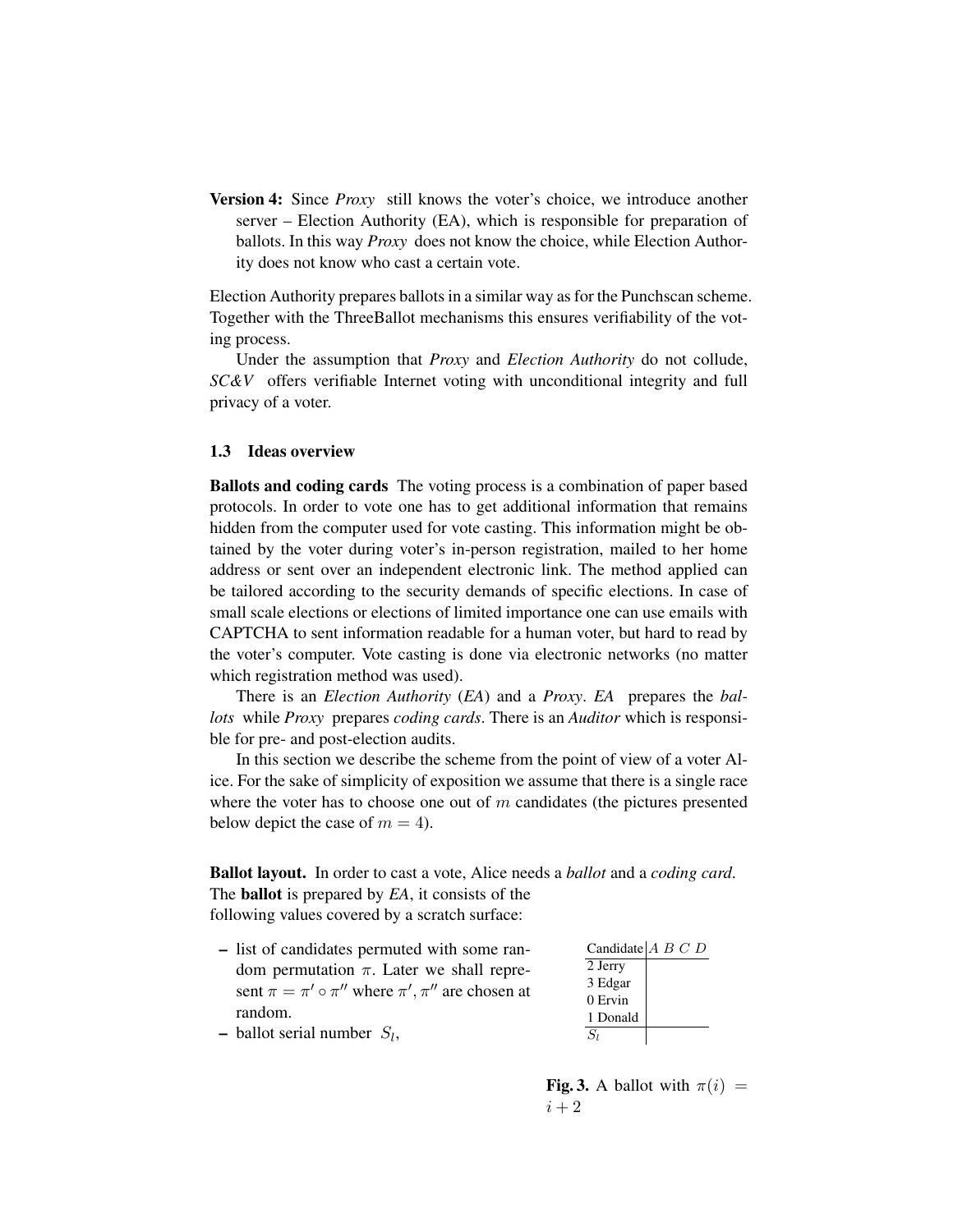$-$  four *confirmation tokens*:  $A, B, C, D$  – one per column. They are prepared in a special way that is described below.

The coding card is prepared by *Proxy* and consists of:

– four columns. In each row there is exactly one mark Y standing for YES, and 3 marks n standing for NO. The placement of Y in each row is random and independent from the other choices.

|  | n Y n n |  |
|--|---------|--|
|  | n Y n n |  |
|  | Y n n n |  |
|  | n n n Y |  |
|  |         |  |

 $- S_r$ , which is the coding card serial number.

Fig. 4. A coding card

#### <span id="page-5-1"></span>1.4 Voter's point of view

Alice obtains both: the ballot and the coding card (during in-person registration, by mail or by email, depending on election settings). Let us note that Alice gets exactly one ballot, but she is allowed to have as many coding cards as

she likes. Moreover, we assume that there are many Proxies in the system<sup>1</sup>, so Alice can easily find one she trusts and gets coding cards from this Proxy.

Alice lays the ballot and the coding card side by side and thus obtains a complete ballot. A complete ballot (which Alice may put on her desk) may look as follows:

Alice visits an election website operated by the *Proxy*. She authenticates herself with appropriate authentication method (login and password, electronic signature  $\dots$ ). She clicks on the screen in the following way:

- $-$  she clicks on the position of Y in the row corresponding to the candidate that she votes for,
- $-$  in each of the remaining rows, she clicks on one of the positions of n's.

The *Proxy* commits to Alice's clicks (the commitment is passed to *EA*), then Alice enters coding card serial number  $S_r$ . The *Proxy* checks  $S_r$  and then transforms the choice of the voter into an internal form called *ballot matrix*:

<span id="page-5-0"></span> $1$  Moreover, a "decoy service" can be introduced – then Alice may obtain many different but fake coding cards with the same serial number – in order to cheat a coercer or a vote-buyer.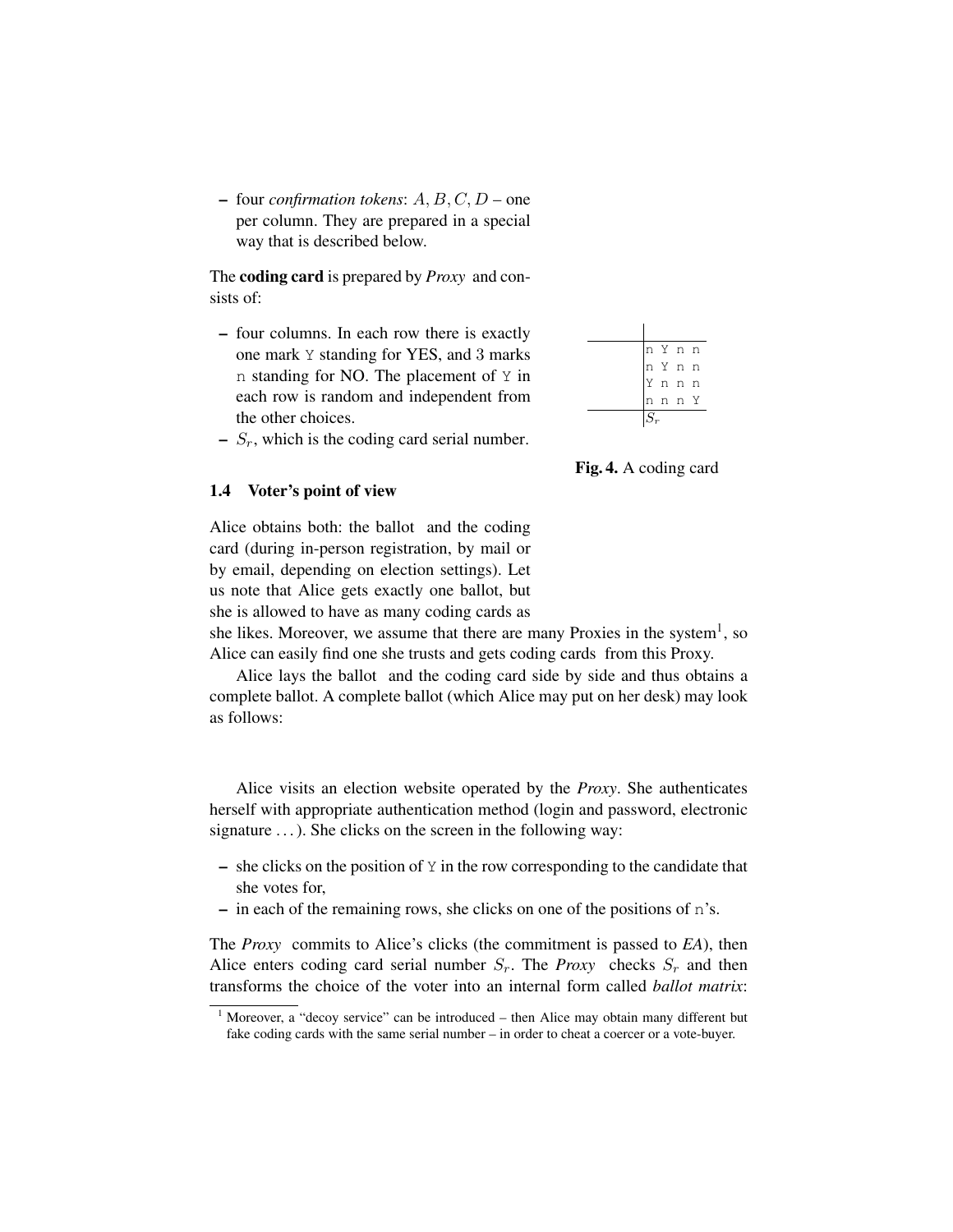| a) complete ballot                   |       |  | b) PC screen |  |  | c) ballot matrix |  |  |  |  | d) receipt |  |  |
|--------------------------------------|-------|--|--------------|--|--|------------------|--|--|--|--|------------|--|--|
| $Candidate \,   \, A \, B \, C \, D$ |       |  |              |  |  |                  |  |  |  |  |            |  |  |
| 2 Jerry                              | n Ynn |  |              |  |  |                  |  |  |  |  |            |  |  |
| 3 Edgar                              | n Ynn |  |              |  |  |                  |  |  |  |  |            |  |  |
| $0$ Ervin                            |       |  |              |  |  |                  |  |  |  |  |            |  |  |

| 0 Ervin  | n | n,   | n |    |  |  |   |  |  |
|----------|---|------|---|----|--|--|---|--|--|
| 1 Donald |   | nnnY |   |    |  |  |   |  |  |
| $\sim$   |   |      |   | ۰. |  |  | ົ |  |  |

Fig. 5. SCV voting scheme from voter's perspective:

a) A complete ballot consisting of a ballot aligned with a coding card.

b) A vote for the candidate *0 Ervin* as seen on the screen.

c) A ballot matrix - an internal ballot representation derived deterministically from the complete ballot and voters choice/clicks.

× ×

d) A receipt chosen by a voter - in this case it corresponds to the third column of ballot matrix.

*Proxy* puts  $\times$  mark for each n which has not been used yet (this transformation depends deterministically on the positions of Y's and n's and the voter's choice). So, for a row with the candidate chosen by the voter *Proxy* puts three  $\times$  marks, while in each row corresponding to different candidates, there are only two marks ×. Note that *Proxy* knows which row corresponds to the vote cast. On the other hand, due to the random permutation *Proxy* does not know which candidate is corresponding to this row.

After creating the ballot matrix, its columns – called *ballot columns* – are processed separately (as in the case of ThreeBallot). In the next step *Proxy* obtains a blind signature (BS) of *EA* under each ballot column. (A blind signature is necessary in order to prevent changing the ballot contents by *EA* at this moment). The voter enters ballot serial number (i.e.  $S_l$ ), then *Proxy* unblinds the signature, and sends ballot columns with  $S_l$  to  $EA$ . Simultaneously, the voter requests one ballot column as a receipt. The receipt contains:

- a confirmation token  $T \in \{A, B, C, D\}$  corresponding to the ballot column chosen,
- $-$  y the ballot column itself,
- a value t such that  $T = sign_{EA}(t, S_l)$ ; t is called a pre-token of T.

The ballot columns are now separated and published just like for Punchscan scheme, and then decrypted in a similar way. The number of votes for each candidate is counted like for ThreeBallot.

### 2 Security model

We need the following assumptions for integrity: :

1. we use cryptographically secure bit commitments, i. e. *EA* cannot find different values having the same commitment value,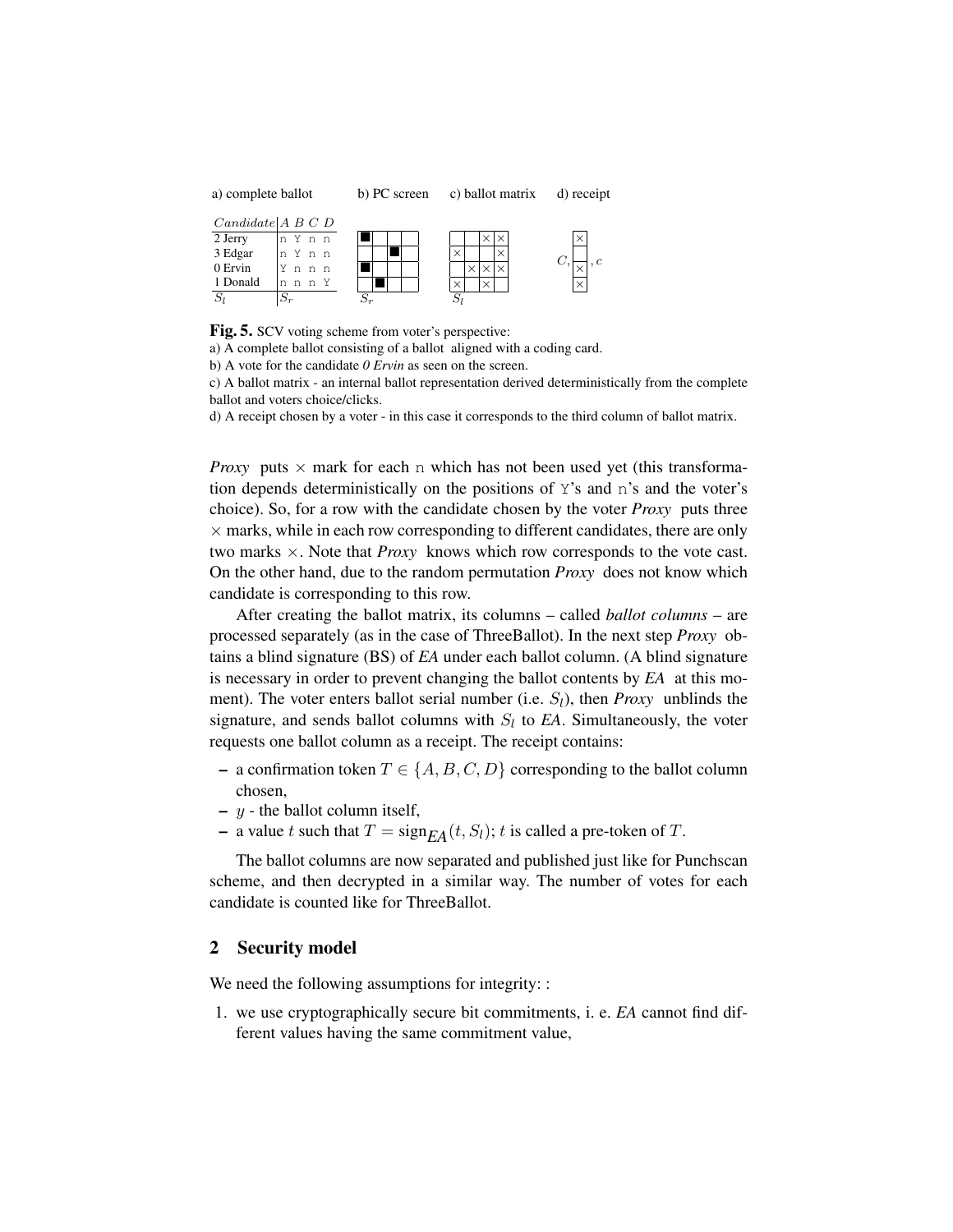- 2. the authority (*EA*) that creates the ballots is trusted to keep secret the serial numbers and permutation used on each ballot (we use the same ballot generation technique as used by the Punchscan system to achieve this property),
- 3. the list of registered voters is public, i. e. each voter can check if he participated in elections or not. This assumption is necessary to guarantee that *EA* cannot cast additional votes.

This scheme defends against remote, wholesale attacks on voters. The scheme is not resistant against physical, in-person attacks (physical coercion). Recall that the scheme from the previous chapter is resistant against such attacks.

There are assumptions for privacy:

- 1. the computer used by the voter will not record and transmit the voting session to *EA*,
- 2. the voter casts her vote unattended,
- 3. bit commitment scheme used cannot be broken.

## 3 Details of *Scratch, Click & Vote* scheme

### 3.1 The ballots and audit tables

The ballots are created by *EA*. In order to guarantee election integrity, *EA* generates audit tables  $P$  and  $R$  (see below for details). Each row of table  $P$  corresponds to a single ballot matrix (which is a set of columns with the same ballot serial number and the permutation of the candidates). Entries of R correspond to single ballot columns. R is based on the same idea as Punchboard used in Punchscan.

### 3.2 Table  $P$ .

The table P has 2 columns, called P1 and P2. It has  $2n$  rows, where n is greater or equal to the maximum number of voters.

| $BC(i_A), BC(i_B), BC(i_C), BC(i_D)$ |
|--------------------------------------|
|                                      |

Example: Audit table P

The column P1 records the ballot serial numbers. The column P2 contains commitments to 4 pointers to the rows of table  $R$ . Say, if a serial number  $S$  is in P1, then in the same row, column P2 contains commitments:

 $BC(i<sub>A</sub>(S)), BC(i<sub>B</sub>(S)), BC(i<sub>C</sub>(S)), BC(i<sub>D</sub>(S))$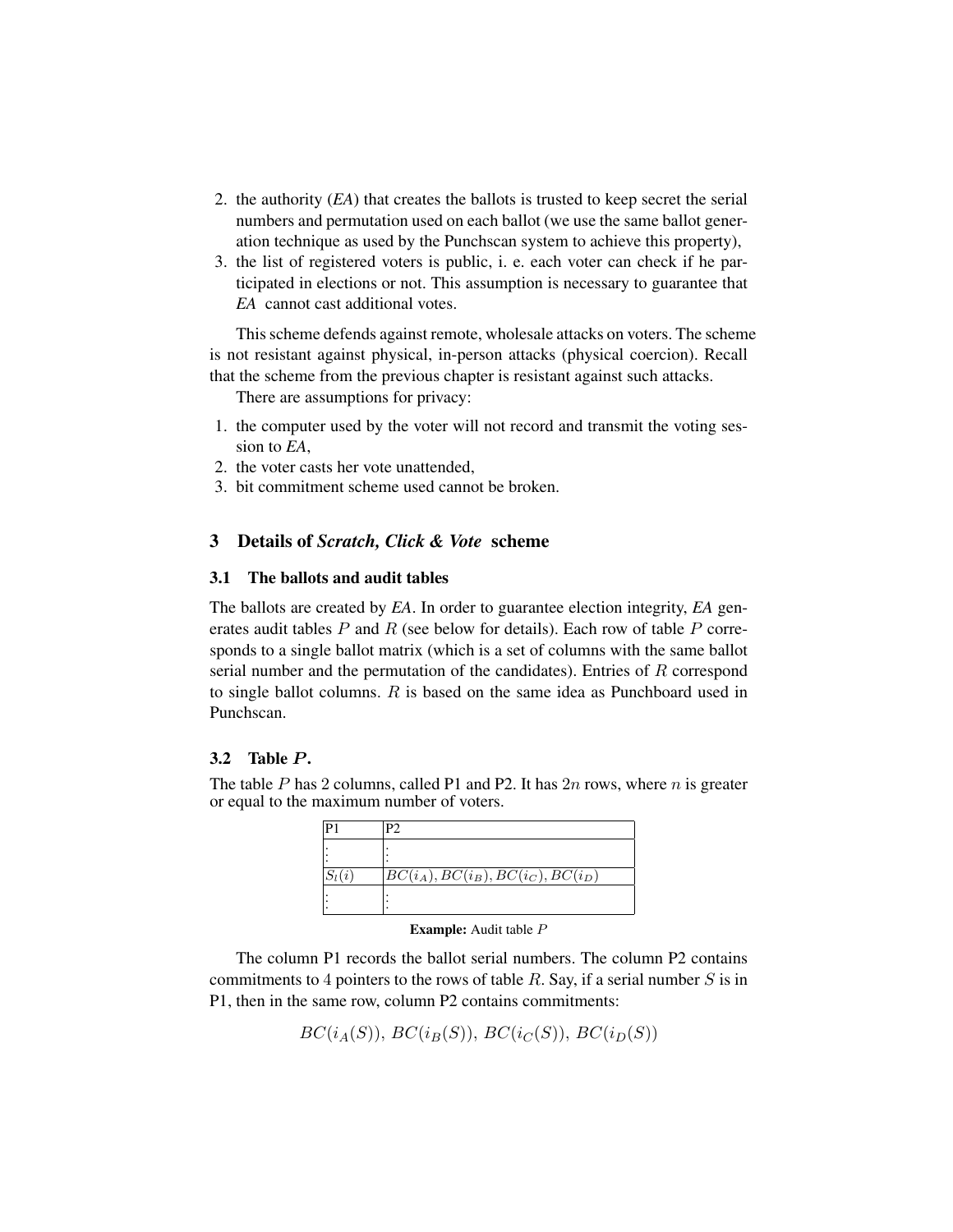to numbers  $i_A(S), i_B(S), i_C(S), i_D(S)$ , where  $i_X(S)$  is the row number such that row  $i_X(S)$  of table R contains an entry for the column X of the ballot with the serial number S.

### 3.3 Table R.

The table R consists of three parts: the *starting part*, the *middle part* and the *final part*. Each part consists of a set of consecutive columns. R has 8n rows; this corresponds to 2n ballots and thus to  $4 \cdot 2n$  ballot columns. There are two types of permutations used for constructing table  $R$ :

- $\rho_1, \rho_2$ : permutations of rows of the R (i.e. permutations over  $\{1, \ldots 8n\}$ ),
- permutations  $\pi'_i, \pi''_i$  for  $i = 1, \ldots, 8n$  over  $\{1, \ldots, m\}$ , where m is the number of candidates (i.e. 2 permutations per each of  $8n$  ballot columns). These permutations have to be applied to ballot columns.

Each row  $i$  in the starting part of  $R$  is devoted to a single ballot column of some ballot (and for each ballot column from some ballot there is exactly one such a row of R). Let  $W(i)$  denote the ballot column corresponding to the *i*th row of R. Then for each i, data concerning  $W(i)$  are placed in:

- $-$  row i of the starting part,
- row  $\rho_1(i)$  of the middle part,
- row  $\rho_2(\rho_1(i))$  of the final part.

#### Moreover:

- the starting part of row i will contain the ballot column  $W(i)$  as filled by the voter (the order of the candidates is determined by  $\pi_i = \pi'_i \circ \pi''_i$ , i.e. the entry for a candidate j is given in row  $\pi_i(j)$ ,
- the middle part at row  $\rho_1(i)$  will contain  $W(i)$  permuted by  $(\pi'_i)^{-1}$ ,
- the final part at row  $\rho_2(\rho_1(i))$  will contain  $W(i)$  permuted by  $(\pi_i'')^{-1} \circ$  $(\pi_i')^{-1}$ . Hence the marks of  $W(i)$  will be permuted according to the standard ordering of candidates:  $(\pi''_i)^{-1} \circ (\pi'_i)^{-1} \circ \pi_i = (\pi''_i)^{-1} \circ (\pi'_i)^{-1} \circ \pi'_i \circ \pi''_i = id$ .

Below we describe the *i*th row of R. Let  $i = \rho_1(j)$  and  $i = \rho_2(\rho_1(k))$ .

| starting part (for $W(i)$ )                                                                                                                            | middle part (for $W(j)$ ) | final part (for $W(k)$ ) |
|--------------------------------------------------------------------------------------------------------------------------------------------------------|---------------------------|--------------------------|
| $i \quad \hat{\pi}_i \quad H(t(i\hat{\mathfrak{H}}\hat{\imath})\hat{y(i)}\hat{\rho_1(i)}\hat{\pi'_i} \quad y(j) \ll (\pi'_i)^{-1} \quad \hat{\pi''_i}$ |                           |                          |

### Organization of a row of the table R.

The starting part contains the following entries in row  $i$  (see the diagram above):

 $- i$  — the row index ( $i \in [1, 8n]$ ),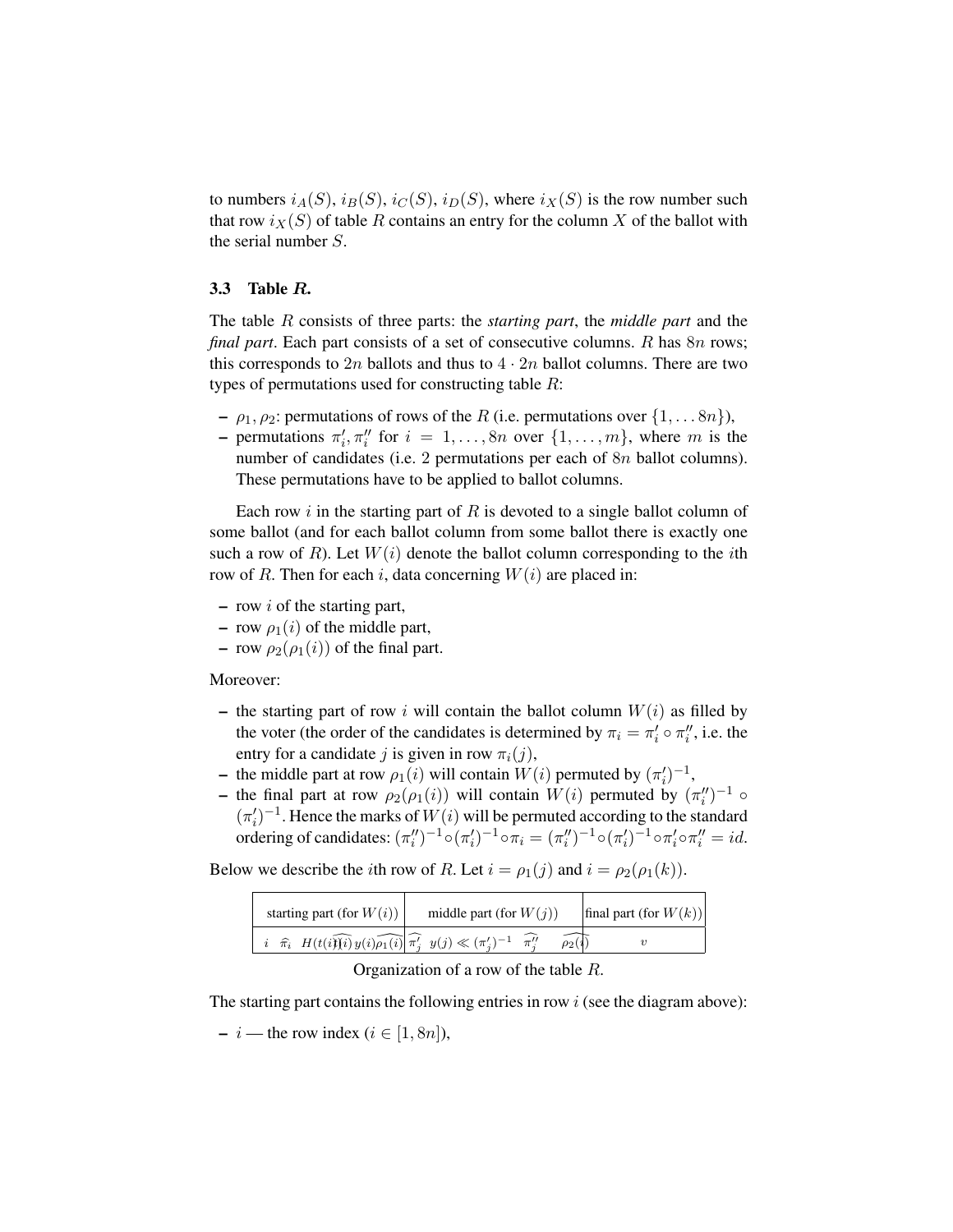- $-\hat{\pi}_i$  a bit commitment to the permutation of candidates  $\pi_i$  used in the ballot containing  $W(i)$ ,
- $-H(t(i))$  a hash of a *confirmation pre-token*  $t(i)$ , which satisfies the condition

$$
T(i) = sign_{EA}(t(i), S_l(i)),
$$

where  $T(i)$  is the confirmation token used in conjunction with  $W(i)$ , and  $S_l(i)$  is the serial number of the ballot containing  $W(i)$ ,

- $t(i) = BC(T(i), S_i)$  a bit commitment to the ballot serial number  $S_l(i)$ of the ballot containing  $W(i)$ , and to the confirmation token  $T(i)$ ,
- $-y(i) = [y_0(i), y_1(i), \ldots, y_{m-1}(i)]$  a vector holding mark  $\times$  on those positions l such that  $W(i)$  contains the  $\times$  mark in row l. Initially, during creation of table R, the vector  $y(i)$  is empty. It becomes filled after casting a vote.
- $-\widehat{\rho_1(i)}$  a commitment to the value  $\rho_1(i)$ .

The middle part of  $R$  in row  $i$  contains the following entries:

- $\sigma = \pi_j^j$  a commitment to the permutation of candidates  $\pi_j$ , where  $\pi_j = \pi_j^j \circ \pi_j$  $\pi''_j$ ,  $-y(j) \ll (\pi'_j)^{-1}$  — the vector  $y(j)$  permuted by  $(\pi'_j)^{-1}$ ,
- $-\overline{\pi_j^{\prime\prime}}$  a commitment to the permutation  $\pi_j^{\prime\prime}$ ,
- $-\widehat{\rho_2(i)}$  a commitment to the permutation  $\rho_2(i)$ .

The final part of R in row i contains the vector v equal to  $y(k)$  permuted by  $(\pi_k')^{-1}$  and then by  $(\pi_k'')^{-1}$  (i.e., listed according to the standard ordering of the candidates).

### 3.4 Preparation of ballots and audit tables

The ballots and the audit tables P and R are created by *EA* in the following way:

- 1.  $EA$  determines the election parameters: the number of candidates  $m$ , the official list of candidates (with their official ordering), and an upper bound n on the total number of voters.
- 2. *EA* chooses at random  $2n$  serial numbers; for each serial number  $S$ :
	- *EA* chooses at random a random permutation  $\pi$ ,
	- *EA* chooses at random confirmation pre-tokens  $t_A(S)$ ,  $t_B(S)$ ,  $t_C(S)$ ,  $t_D(S)$  and computes confirmation tokens  $T_A(S)$ ,  $T_B(S)$ ,  $T_C(S)$ ,  $T_D(S)$ according to the following equation:

$$
T_X(S) := \mathrm{sign}_{EA}(S, t_X(S)) \text{ for } X = A, B, C, D.
$$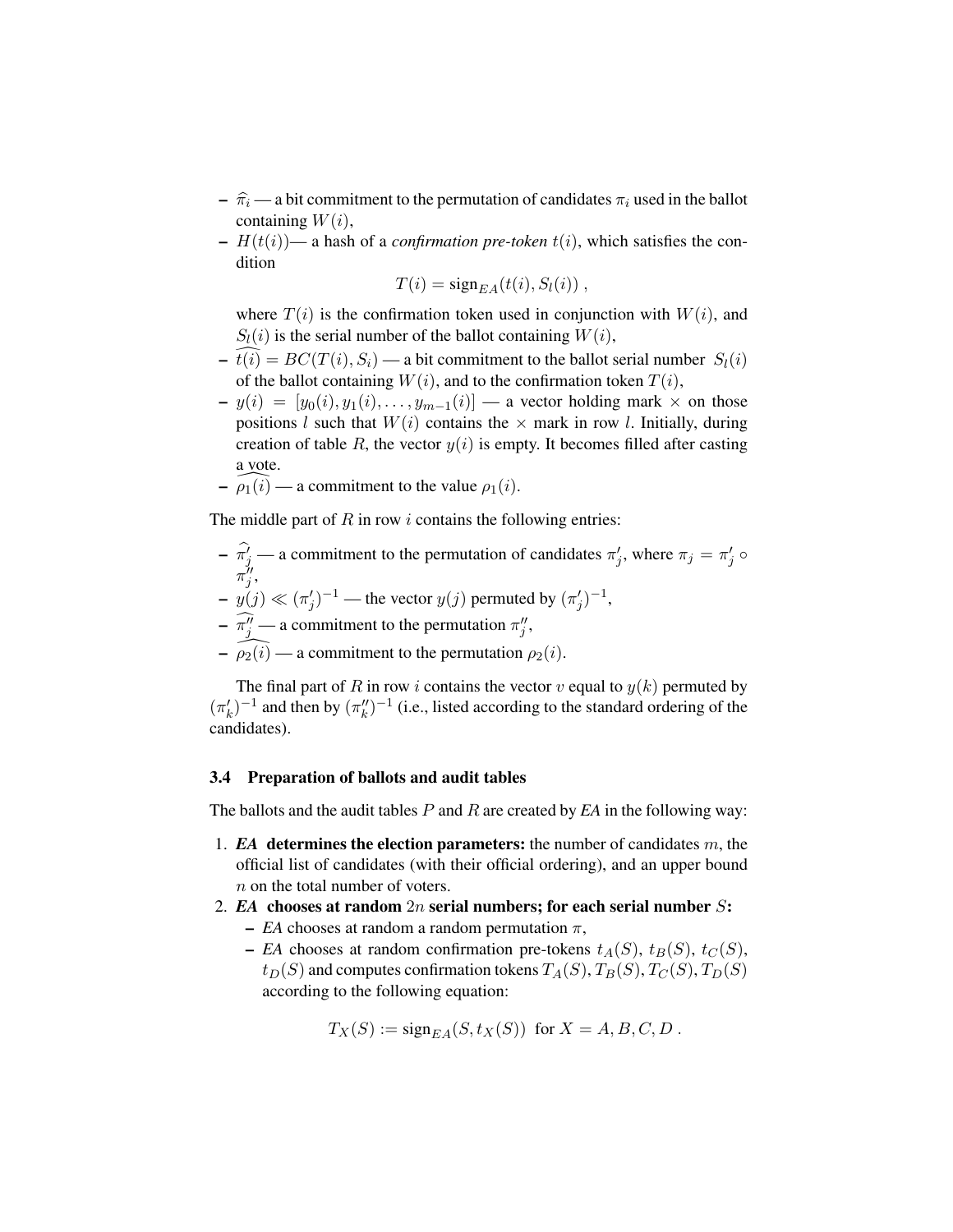- 3. *EA* creates audit table P: For this purpose, *EA* chooses at random a permutation  $\sigma$  of  $1, \ldots, 8n$ . Then  $\sigma(4j-3), \ldots, \sigma(4j)$  are assigned to the jth serial number  $S_l(j)$ . These numbers serve as pointers to the rows of the audit table R - and are called  $i_A(S_l(j)), i_B(S_l(j)), i_C(S_l(j)), i_D(S_l(j))$ . Then for each serial number  $S_l(j)$ , commitments to the values  $i_A(S_l(j))$ ,  $i_B(S_l(j))$ ,  $i_C(S_l(j)), i_D(S_l(j)))$  are created and inserted in the row containing  $S_l(j)$ .
- 4.  $EA$  prepares the audit table  $R$ : For this purpose  $EA$  chooses at random permutations  $\rho_1$  and  $\rho_2$  of  $1, \ldots, 8n$ . For the *j*th serial number  $S_l(j)$ , its permutation  $\pi$  (on ballot columns) is assigned to the rows  $i_A(S_l(j))$ ,  $i_B(S_l(j))$ ,  $i_C(S_l(j))$ ,  $i_D(S_l(j))$  of the starting part of R. (i.e.,  $\pi_{i_A(S_l(j))}$ ,  $\pi_{i_B(S_l(j))}$ ,  $\pi_{i_C(S_l(j))}$ , and  $\pi_{i_D(S_l(j))}$ ) take the value  $\pi$ ). Separately for each row i of R, *EA* chooses at random permutations  $\pi'_i$  and  $\pi''_i$  such that  $\pi_i = \pi'_i \circ \pi''_i$ .
- 5. Then the entries of  $R$  are filled according to the description from the previous subsection.

Finally, the ballots are printed so that their contents (the permutation of the list of candidates names, confirmation tokens and serial numbers) is hidden under a scratch layer.

### 3.5 The pre-election audit

As for Punchscan, the following steps are executed in order to check that the audit tables have been created honestly:

- 1. The Auditors pick at random a set AS of  $n$  ballots. The remaining ballots create a so called election set ES (and are not checked).
- 2. The contents of all ballots from AS is revealed, so in particular their serial numbers. Based on the serial numbers it is possible to indicate the rows of P corresponding to the ballots from AS.
- 3. *EA* opens all bit commitments from table P corresponding to the ballots from AS as well as all bit commitments from table R corresponding to the ballot columns of the ballots from AS.
- 4. The Auditors check whether the ballots and the entries in the audit tables were created correctly.
- 5. All ballots from the audit set  $AS$  are discarded; the ballots with serial numbers in ES are used for election.

In practice, the Auditors may confine themselves to controlling only a limited number of ballots from AS, and check more ballots on demand.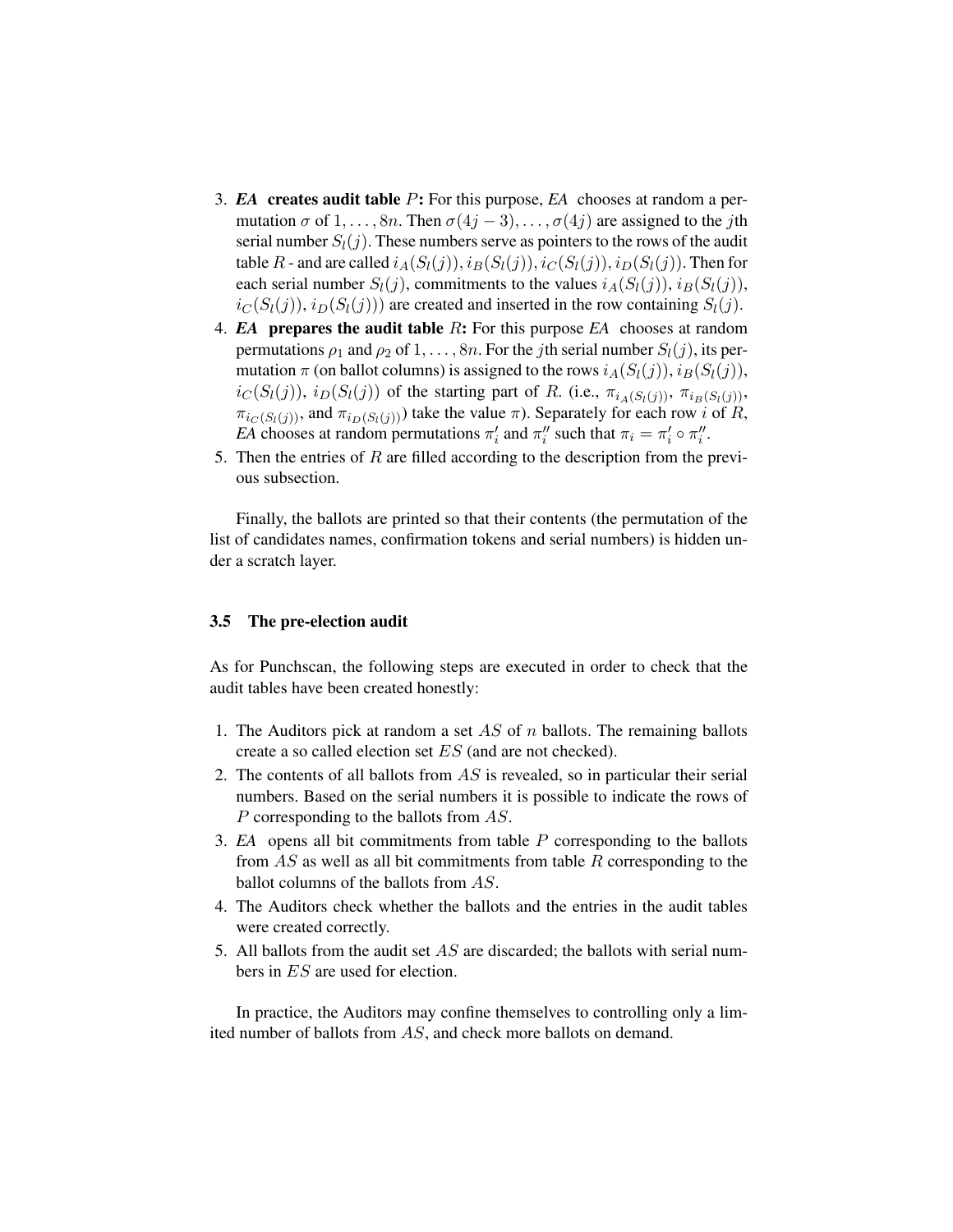#### 3.6 Coding Cards generation

The coding cards are prepared in an electronic form and are published (as commitments) on a webpage by the *Proxy*. Their correctness is checked in a standard way:

- 1. *Proxy* creates an audit table  $X$  in which it commits to coding card serial numbers  $S_r$  and positions of Y-marks on each coding card.
- 2. The Auditors select at random some number of coding cards to form an audit set (these coding cards are not used for elections).
- 3. *Proxy* opens all bit commitments from the cards of the audit set.
- 4. The Auditors check if the revealed coding cards have been created correctly.

#### 3.7 Elections

The following steps are during vote casting:

- Step 1: the voter obtains a ballot (e.g. by visiting certain authorities, from a special courier delivering the ballots at residence area, by certified mail services etc.). At the same time, identity of the voter is verified and the ballot is given to her own hands. Distribution of ballots is organized so that nobody knows who gets which ballot. Since the ballot information is covered with a scratch surface, this is easy.
- Step 2: the voter fetches (still unused) coding cards from one or more Proxies (for convenience the coding cards can be printed).
- Step 3: the voter peels-off the scratch-layer from the ballot.
- Step 4: the voter logs in an election webpage run by a *Proxy* and authenticates herself.
- Step 5: *Proxy* verifies voter's credentials.
- Step 6: the voter chooses one of the coding cards and lays it next to the ballot.
- Step 7: the voter clicks on the PC screen on radio buttons corresponding to her choice – that is, according to the permutation used for the ballot and alignment of n and Y's marks on the coding card as described in Section [1.4.](#page-5-1)
- Step 8: *Proxy* commits to voter's clicks, sends the commitment to *EA* and to the voter (so the voter can print it)<sup>2</sup>.
- Step 9: the voter enters  $S_r$  from the coding card used.
- Step 10: *Proxy* transforms the voter's choice into ballot columns.
- Step 11: *Proxy* obtains a blind signature from *EA* under each of the ballot columns (these signatures are then stored by *Proxy* for a post-election audit). Step 12: the voter enters  $S_l$ .

<span id="page-11-0"></span><sup>&</sup>lt;sup>2</sup> This commitment can be later used during investigation in the case if a fraud was detected.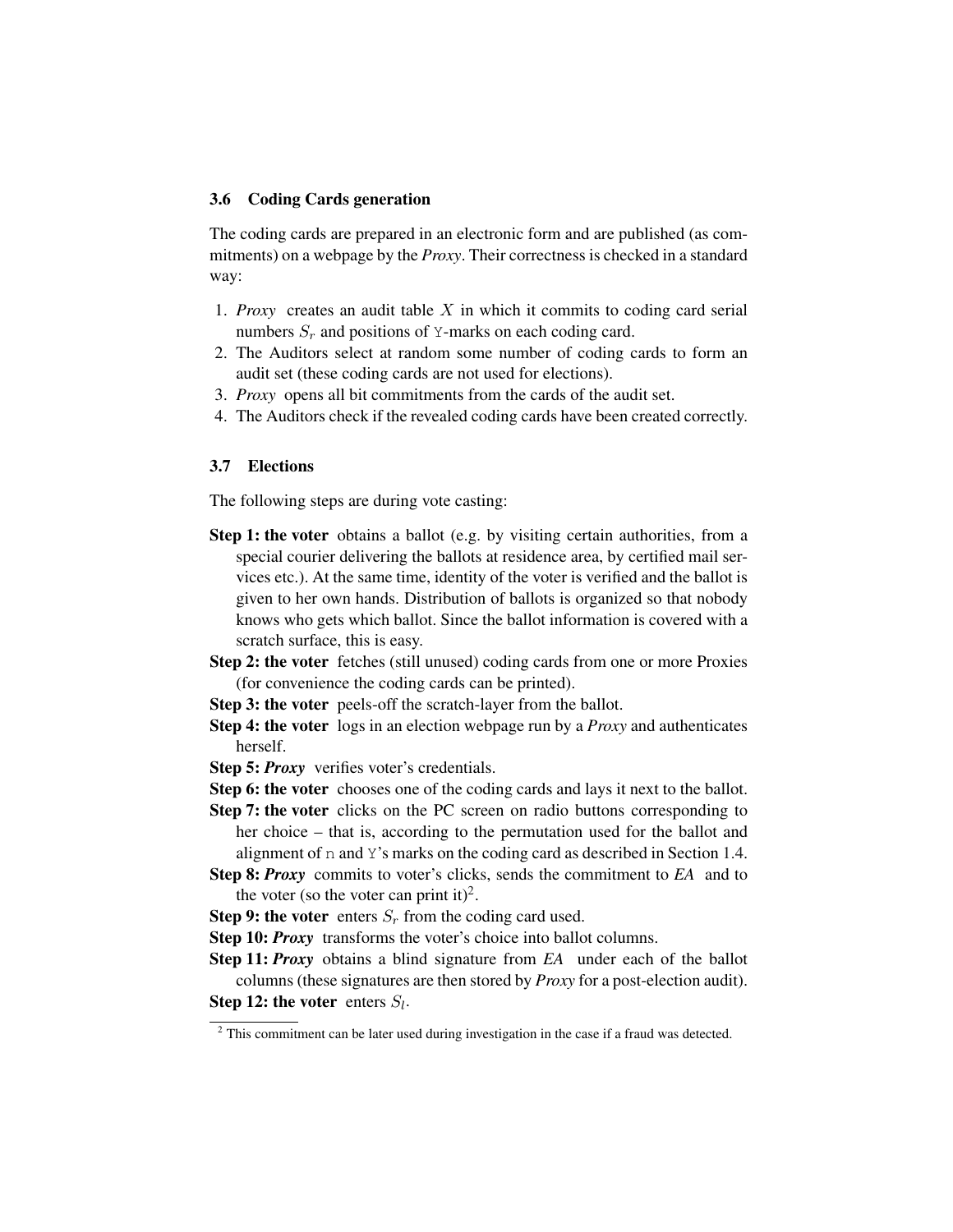**Step 13:** *Proxy* passes  $S_l$  and the ballot columns to *EA*.

- Step 14: *EA* replies with a receipt of the ballot columns obtained and enters the obtained ballot columns into appropriate rows of the starting part of table R (but *EA* publishes them when the election are closed), *EA* publishes commitments to the ballot columns obtained from *Proxy*.
- Step 15: the voter chooses a receipt (one of the four ballot columns). The receipt is obtained from *Proxy*.

### 3.8 Tallying

1. When the voting time is over, *EA* publishes voter's choices inserted into vectors  $y(i)$  in the starting part of the table R. Then it computes the entries for the middle part of  $R$ :

$$
y(j) \ll (\pi'_j)^{-1} ,
$$

and for the final part:

$$
v := (y(k) \ll (\pi'_k)^{-1}) \ll (\pi''_k)^{-1} .
$$

2. From the entries v in the final part *EA* calculates the tally: If the number of ballot columns is  $4N$  (meaning that N votes have been cast) and there are together M marks  $\times$  in row j of all ballot columns in the final part of R, then the number of votes cast for the *j*th candidate is  $M - 2N$ .

All values computed above are published.

#### 3.9 Post-election audit

Post-election audit is needed to verify if *Election Authority* performed vote casting and tallying steps according to the protocol.

Definition 1. *We say that a vote inserted into* R *table by Election Authority is*  formally correct *if it is a correct vote for one of the candidates.* 

Formally correct vote in l out of k race contains exactly l rows with three  $\times$ marks and  $k - l$  rows with two  $\times$ -marks. If a vote is formally correct it does not mean that it corresponds to a voter's choice – *Election Authority* might change her vote into a vote for a different candidate – during post-election audit such an attempt will be detected with high probability.

Definition 2. *We say that rows of the table* R *are* related *if they correspond to the same row of the* P *table.*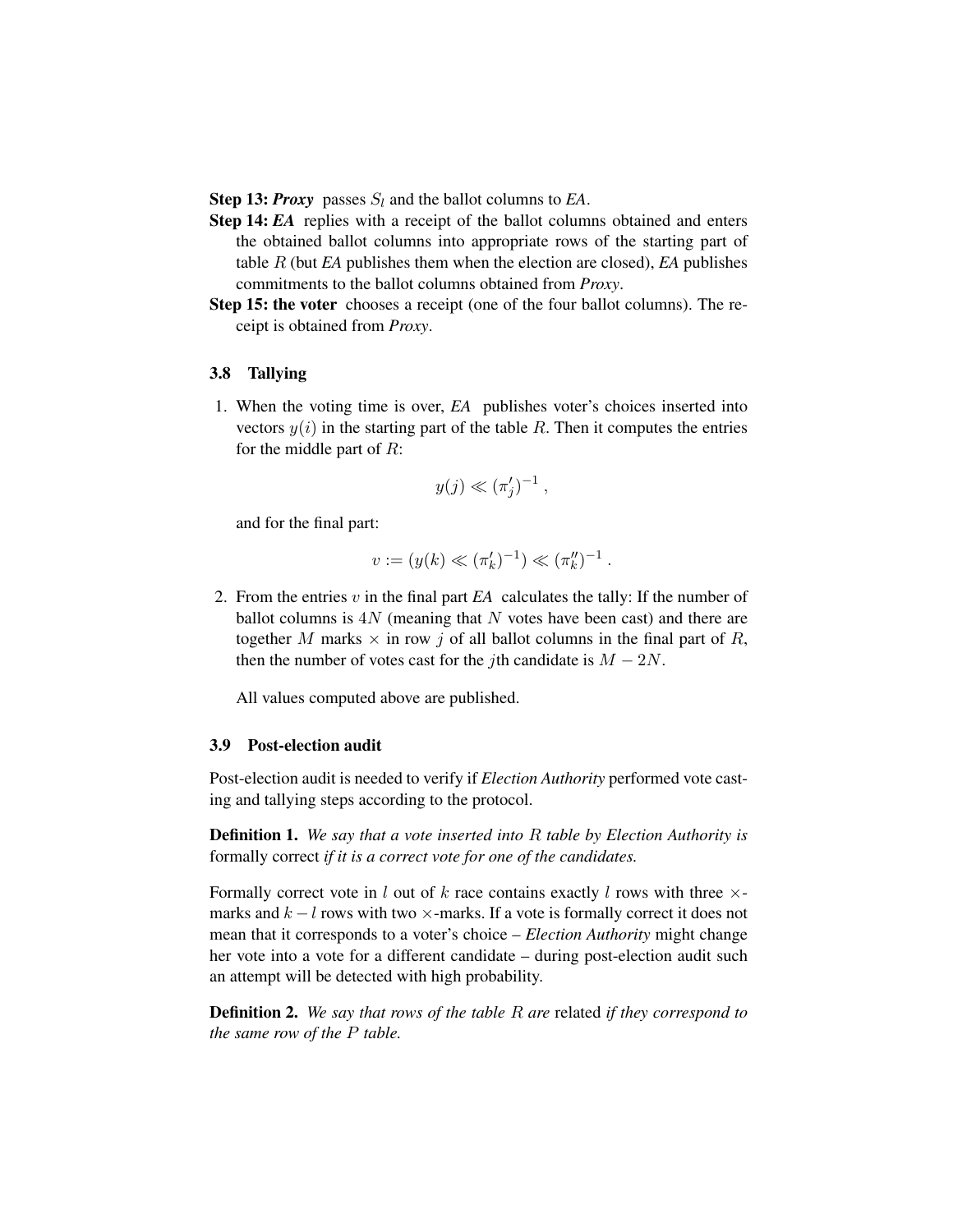Post-election audit consists of three phases.

- A *Election Authority* proves to *Proxy* that all ballot columns inserted into table R are correct, i.e.: blind signatures under ballot columns are correct<sup>3</sup>. Then *Proxy* checks if ballot columns are correctly inserted into R table:
	- 1 *Election Authority* shows which ballot columns are related.
	- 2 *Proxy* verifies:
		- a correctness of the commitments links between  $P$  and  $R$ ,
		- b that related ballot columns constitute formally correct vote.
- B Global/public verification integrity of table  $R$  and the election results is performed in public by the auditors (global/public verification). For this purpose the standard Randomized Partial Checking [\[12\]](#page-22-14) procedure is executed for R (for the sake of simplicity of description we assume that n voters participated in the elections):
	- 1 The auditors choose  $2n$  rows<sup>4</sup> of R at random and request EA to open commitments  $\widehat{\rho_1(i)}$  from these rows. Then for each row  $\rho_1(i)$  in the middle part, for which  $\rho_1(i)$  has been revealed, the commitment  $\hat{\pi}_i$  is opened and it is checked that the ballot column from the starting part permuted by  $(\pi_i')^{-1}$  yields the ballot column in the middle part.
	- 2 For each row j in the middle part, not pointed to by any revealed commitment  $\rho_1(i)$ , *EA* has to open the commitments to  $\rho_2(j)$  and  $\pi^{ij}$ . Then the ballot columns in the middle part of row j permuted with  $\pi^{n-1}$  and the ballot column in the final part of row  $\rho_2(j)$  should be equal.
- C Local/personal verification each voter can check if her ballot column corresponding to the receipt appears in the table  $R$ . This is possible, due to knowledge of the verification pre-token  $t$ , one can locate the right row containing  $H(t)$ . If it is missing or the contents of the ballot column disagrees with the receipt, then a fraud is detected.

#### <span id="page-13-2"></span>3.10 Masked columns

*Scratch, Click & Vote* inherits many properties of Punchscan and ThreeBallot schemes. A receipt obtained by a voter is a column with  $k$  rows. In ThreeBallot scheme there are  $2^k$  types of receipts. One may easily see that many ballot columns from the final ballot box are not compatible with a receipt – if a receipt and a column have more than one row with two  $\times$  marks, then they do not come from the same voter. This phenomenon leads to Strauss'-like attacks [\[1](#page-21-0)[,19](#page-23-1)[,18,](#page-22-13)[7\]](#page-22-9) on receipts in ThreeBallot scheme. One of the main goals *Scratch, Click & Vote*  was to eliminate this weakness.

<span id="page-13-0"></span><sup>&</sup>lt;sup>3</sup> Blind signatures that were obtained in the Step 11 of the scheme

<span id="page-13-1"></span> $4$  R table has  $8n$  rows,  $4n$  rows were revealed during pre-election audit.  $2n$  rows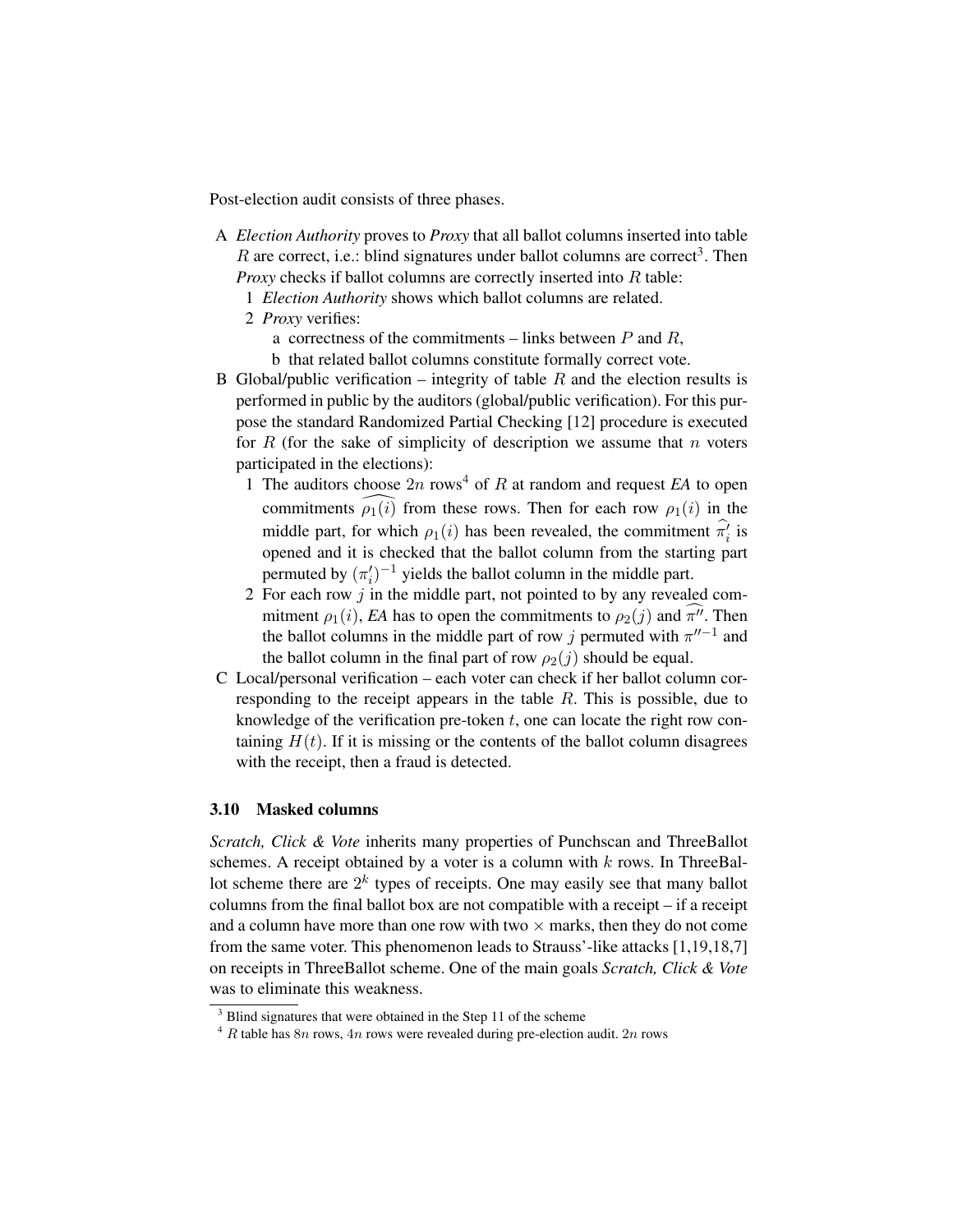As we have described in Section [1.2,](#page-3-0) already two countermeasures were implemented to avoid this problem:

- the probability distribution of possible ballot-columns was modified (now it is closer to the uniform one, dependance are weakened), by increasing the number of columns and the number of  $\times$ -marks,
- the list of candidates is permuted.

If permutations are used for reordering lists of candidates, then there are just  $k + 1$  types of receipts (any two receipts with the same number of  $\times$  marks are in a certain sense equivalent). This is sufficient to eliminate all Strauss'-like attacks when the attacker has access to a single receipt of a voter and all public data (with all other receipts).

The situation is much worse when the attacker obtains additional data from the *Proxy*. Note that *Proxy* knows not only receipts obtained by each voter but also each ballot column cast – this, in some cases may lead to efficient attack on privacy. The solution to this problem is to use so called *masked ballot columns*. The idea is that table  $R$  stores in its rows instead of *ballot columns – k* corresponding *masked ballot columns*. Simply, the jth *masked ballot column* of a given *ballot column* contains no  $\times$  mark except for the row j, provided that the original ballot column contains a  $\times$  mark in the row j. See an example of a ballot column and its masked versions:



**Fig. 6.** Masked columns – instead of publishing  $k$ -row ballot columns, k masked ballot columns are published. The number of masked ballot columns of each kind is determined uniquely by the election result.

Let X be a ballot column and t be its pre-token. Then the jth masked ballot column for X in the starting part of R is marked by the value  $H(t, j)$  (instead of  $H(t)$ , as it was for the first design). This enables the voter to check the entries of the bulletin board as before - however the voter has to look for  $k$  different hashes and k rows instead of one.

Checking integrity of  $R$  table is performed just as before, as well as vote counting: the number of  $\times$  marks does not change, the number of votes is now the number of rows of table  $R$  divided by  $4k$ .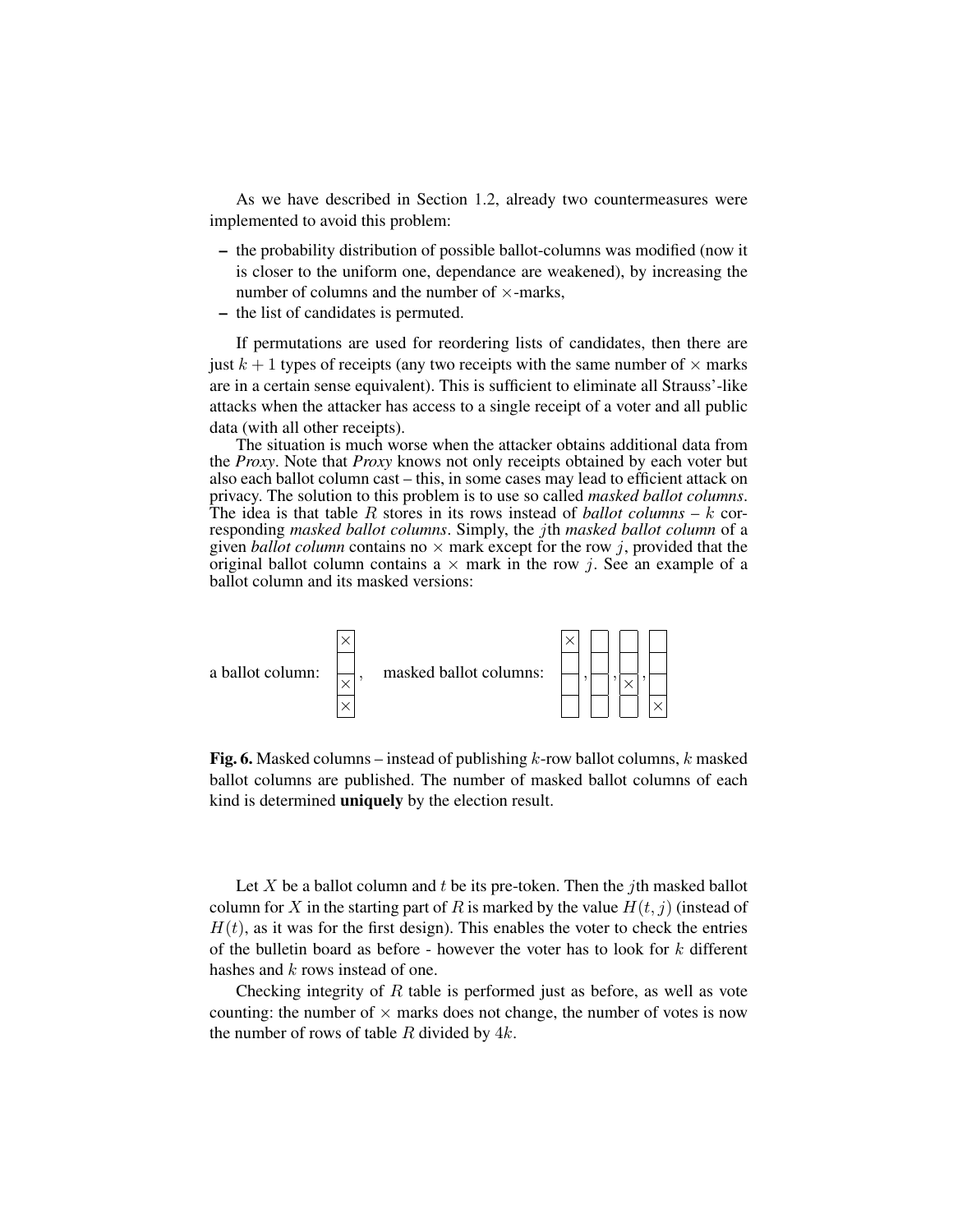How do the masked ballot columns help to preserve anonymity? The key observation is that the number of masked ballot columns of each kind is determined **uniquely** by the election result. Therefore  $R$  table provides **no** additional information. So the Strauss' attack and any other attack based on the particular choice of ballot columns fail.

The same technique may be applied to ThreeBallot scheme.

### 3.11 Extensions

For the national elections it is strongly recommended to use scratch-off surface and provide secure and reliable channel for delivery of the cards. However, in some situations, one can use simpler and cheaper techniques. Moreover, for the elections in societies or companies one can assume that vote-buying would not be a problem. In this case, *SC&V* can be purely electronic: ballots and coding cards can be sent by email. Then, a voter prints them on one machine and casts a vote from a different one.

### 4 Usability issues - SCV with shifts

For certain voters, the scheme might be uneasy to use for at least two reasons. First, a voter needs to click next to every candidate. Second, a voter needs to find her candidate on a permuted list of candidates. So use of shifted lists of candidates (as for Prêt à Voter) can improve usability. Unfortunately, shifts have a negative impact on privacy.

A receipt obtained by a voter is an  $k$ -row column. If permutations are used for reordering lists of candidates, then there are  $k + 1$  types of receipts (any two receipts with the same number of  $\times$  marks are in a certain sense equivalent).

The situation is different, if shifts are used. Then, the number of different types of receipts is equal to the number of  $k$ -bead necklaces with 2 colors which equals to (see [\[9\]](#page-22-15)):

$$
\mathcal{S}(k) = \frac{1}{k} \sum_{d|k} \varphi(d) 2^{\frac{k}{d}},
$$

where  $\varphi(k)$  is the Euler quotient function, i.e. for k-prime  $\mathcal{S}(k) = 2^k/k$ . In this case, in order to achieve privacy of votes, the number of voters has to be much higher than  $S(k)$ .

If one wants to use shifts instead of permutation of candidates, one has to use masked-columns version of *Scratch, Click & Vote* instead of standard one.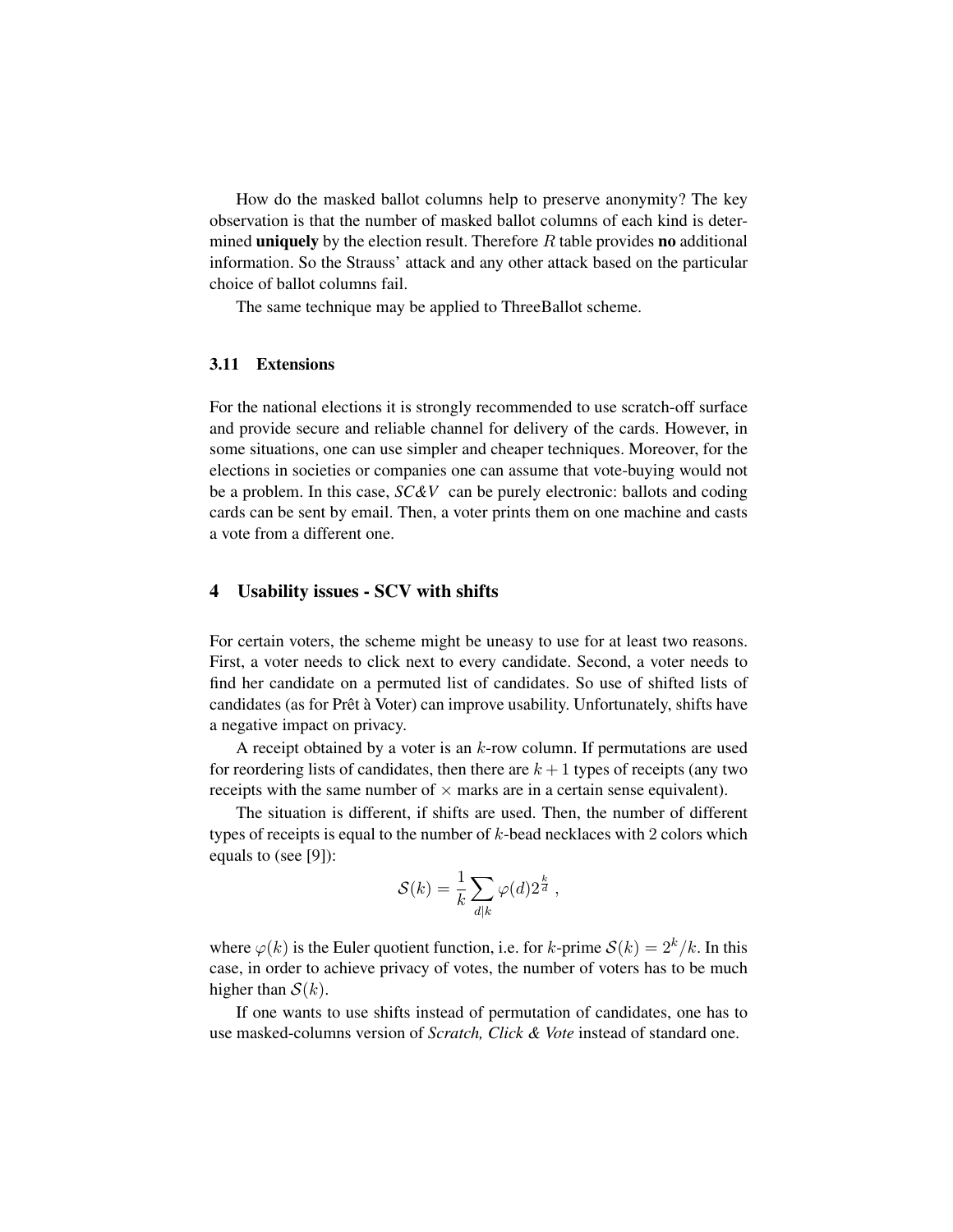#### $k$  2 3 4 5 6 7 8 9 10 11 12 13 14  $S(k)$  3 4 6 8 14 20 36 60 108 188 352 632 1 182

**Fig. 7. SCV with shifts**  $k$  – number of candidates;  $S(k)$  – number of  $\rho_S$  different ballot columns when shifts are applied (equal to number of  $k$ -bead necklaces with 2 colors;

### 5 Security analysis

#### 5.1 Integrity

Malware resistance Here we assume that the Alice's PC is dishonest, while *EA* and *Proxy* behave correctly. This corresponds to the case that Alice's PC is infected by malware.

**Theorem 1 (Malware immunity).** *The probability*  $P_{PC}(k_1, \ldots, k_l)$  *that PC modifies voter's choice in l races with*  $k_1, \ldots, k_l$  *candidates respectively without being caught on cheating bounded by* 

$$
\frac{1}{4} \frac{1}{3^{l-1}} \prod_{i=1}^{l} \frac{1}{k_i}
$$

*Proof.* In order to manipulate voter's choice in the *i*-th race (change from Alice's choice to any other candidate, even a random one) the PC has to switch Alice's choice from  $Y$  into n in the row corresponding to the candidate chosen by Alice and at the same time, change n into  $Y$  in one of the remaining rows.

In order to do that, the PC has to guess which row corresponds to the chosen candidate; however success probability is only  $p_1(k_i) = \frac{1}{k_i}$ . Then, the PC has to choose one of the remaining rows and guess which one of the not chosen three columns corresponds to the mark Y – this succeeds with probability  $p_2 = \frac{1}{3}$ . Probabilities  $p_1(k_i)$  and  $p_2$  are independent. We see that the probability of

switching Alice's choice into another, correct choice in the *i*th race is  $P_S(k_i)$  =  $p_1 p_2 = \frac{1}{3k_i}$ . Probabilities of successful change of voter's choice in different races are independent, so the probability of a correct vote change in  $l$  races equals to:  $P_S(k_1, ..., k_l) = \prod_{i=1}^l P_S(k_i)$ .

However, even then, Alice can still detect a fraud, with probability  $p_3$ , by discovering that her receipt does not fit her choice. At least one of the ballot columns is modified during such a change, so  $p_3 \geq \frac{1}{4}$  (and sometimes it is just one column), thus:

$$
P_{PC}(k_1,\ldots,k_l)=(1-p_3)P_S(k_1,\ldots,k_l)\leq \frac{1}{4}\frac{1}{3^{l-1}}\prod_{i=1}^l\frac{1}{k_i}.
$$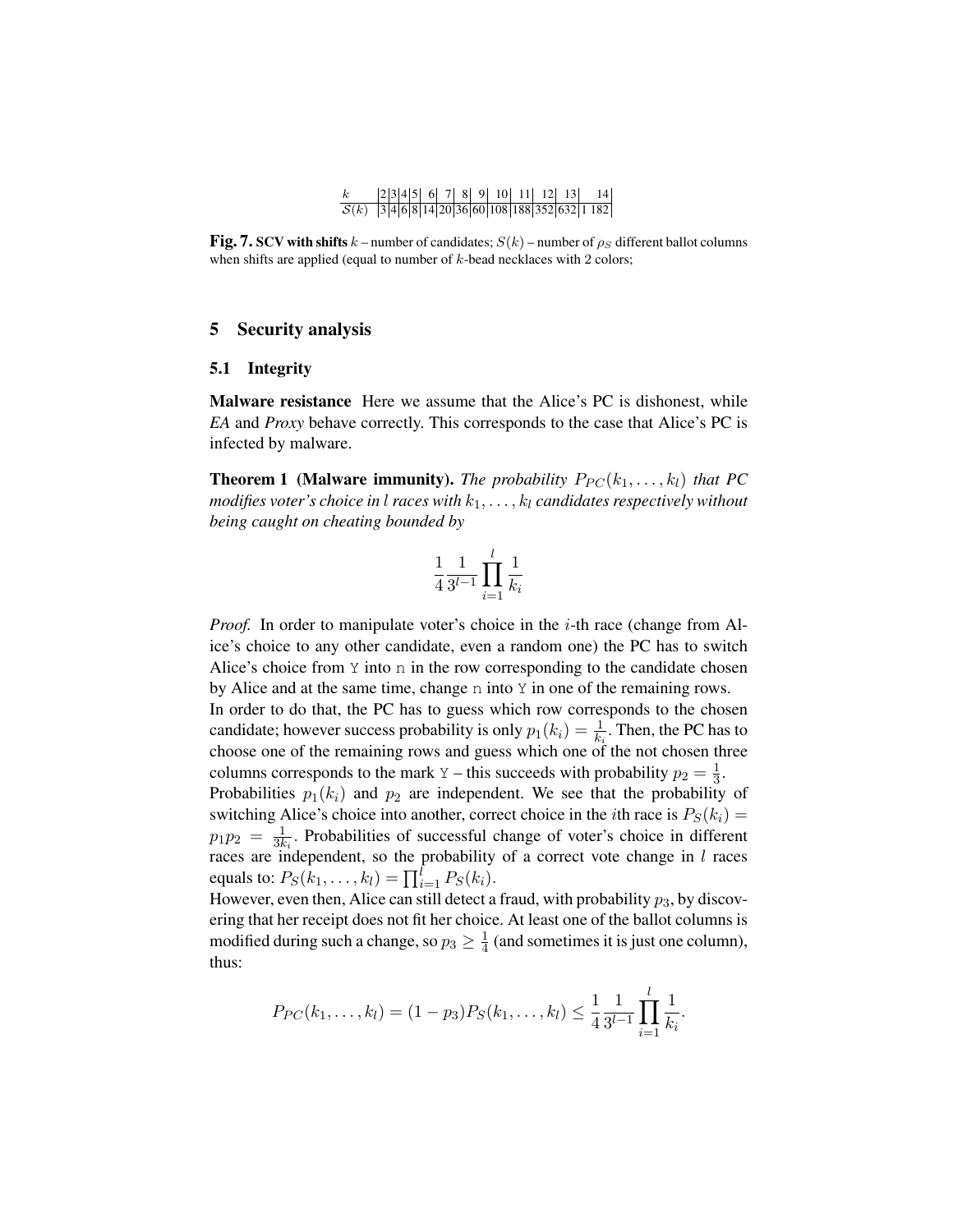*Election Authority* Misbehaviour in ballots' preparation and counting is limited by the pre- and post-election audits just like in the case of Punchscan (all unused ballots are opened).

Replacing ballot columns when inserting them to table  $R$  is risky, since the voter gets a receipt, which is one of her four ballot columns signed by *EA*. If the receipt disagrees with the contents of table R then one can catch *EA*. Recall that the ballot columns are signed blindly by *EA* before *EA* knows ballot's serial number (and thus the permutation). Moreover *EA* does not know which of the ballot columns is chosen for the receipt. Note that since the hash value of the pre-token is posted in  $R$ , the voter can prove which entry in the starting part of R corresponds to the ballot column from her receipt.

For the rest of this section we assume that the PC of Alice and the *Proxy* are honest.

*Election Authority* may try to influence on election results in three ways that lead to the situation when votes are decoded with different permutation  $\pi$  that was printed on the ballots:

- 1. to switch content of ballot columns in the starting part of table  $R$  so that at least some of related ballot columns are not formally correct votes – this situation can be detected in the phase A of the post-election audit;
- 2. to switch content of ballot columns in the starting part of table  $R$  so that all related ballot columns are formally correct votes (wrong ballot column insertion during vote casting) – this situation can be detected by personal verification (phase  $C$ ) of the post-election audit);
- 3. not to transform ballot columns according to  $\rho_1$  or  $\rho_2$  (or  $\pi'$  or  $\pi''$ ) (wrong vote counting during tallying) – this situation can be detected in the phase  $B$ of the post-election audit.

The following two theorems give us insight about the integrity of the elections. Both theorems assume that underlying commitment scheme is not breakable for *Election Authority* before post-election audit is done.

<span id="page-17-0"></span>Lemma 1. *If EA modifies* ×*-marks of the related ballot columns so that they are formally correct vote then this situation can be detected only by personal verification.* 

*If EA modifies related ballot columns in* R *so that they are not formally correct vote then this situation can be detected in the phase* C *of the post-election audit.* 

*Proof. Election Authority* can change election outcome up to  $2k + 1$  by modifying ×-marks in ballot columns of (only) one ballot. But then of course, *EA*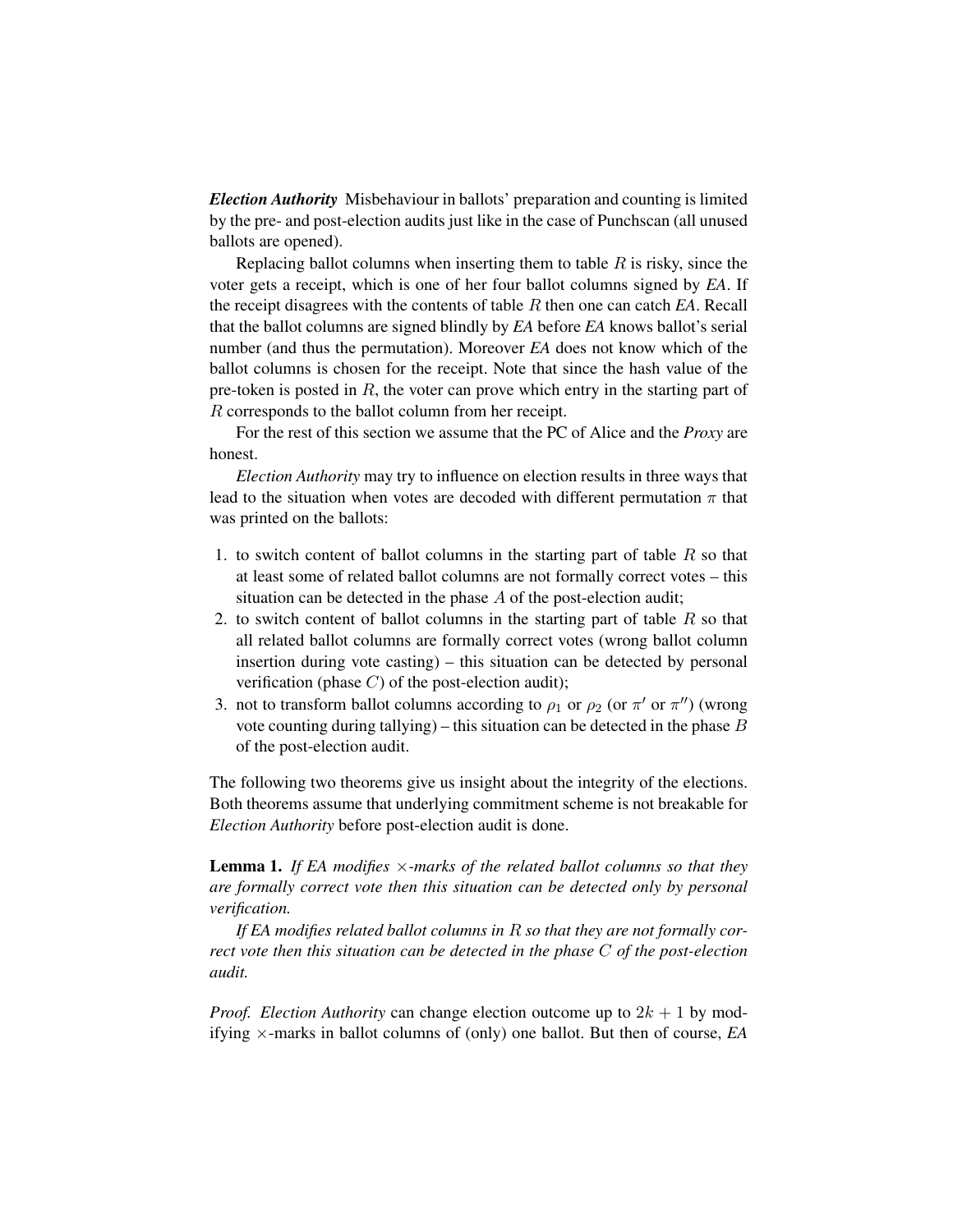must to adjust  $2k+1 \times$ -marks in other ballot columns because number of votes must agree with the number of votes cast.

formally correct then it is detected post-election audit with probability  $1 - \frac{1}{2^k}$ . The post-election audit require to reveal data corresponding to half of the rows of the P table – links between P and ballot columns of the same ballot. If *Election Authority* modifies k of the related ballot columns so that they are not

If *Election Authority* modifies related ballot columns so that they are formally correct then post-election audit does not detect this<sup>5</sup>. In this case, *Election Authority* is caught on cheating if and only if a voter finds out that her receipt does not corresponds to data published in R.

Theorem 2. *Assume that Election Authority have manipulated* m *ballot columns in the starting part of R. If v voters perform personal verification then*  $P_S$  *– the probability that Election Authority will not be caught on cheating is bounded by* 

$$
\prod_{i=0}^{v-1}\left(1-\frac{m-i}{4N}\right)
$$

*where* N *is the number of votes cast.* 

*Proof.* For N votes cast, there are at most 4N ballot columns that contain at least one x-mark.

According to the Lemma [1,](#page-17-0) *Election Authority* by modifying single ballot (=four ballot columns) can influence only on one vote (without increasing exponentially probability of being caught on cheating).

Probability that any of m manipulated ballot columns is not verified by at least one of the  $v$  voters is equal to:

$$
P_{v,m,N} = \prod_{i=0}^{v-1} \frac{4N-m-i}{4N} \le (1 - \frac{m}{4N})^v
$$

So the probability that *Election Authority* will not be caught on cheating is:

$$
P_S = 1 - P_{v,m,N} = 1 - \prod_{i=0}^{v-1} \frac{4N - m - i}{4N} \ge 1 - (1 - \frac{m}{4N})^v
$$

For N large enough, we obtain  $P_S \ge 1 - e^{-\frac{vm}{4N}}$ .

For instance, if *Election Authority* wants to subvert elections by modifying 1% of the 100 000 votes cast, it succeeds with probability 0.006 737 2 000

<span id="page-18-0"></span><sup>5</sup> because related ballots are formally correct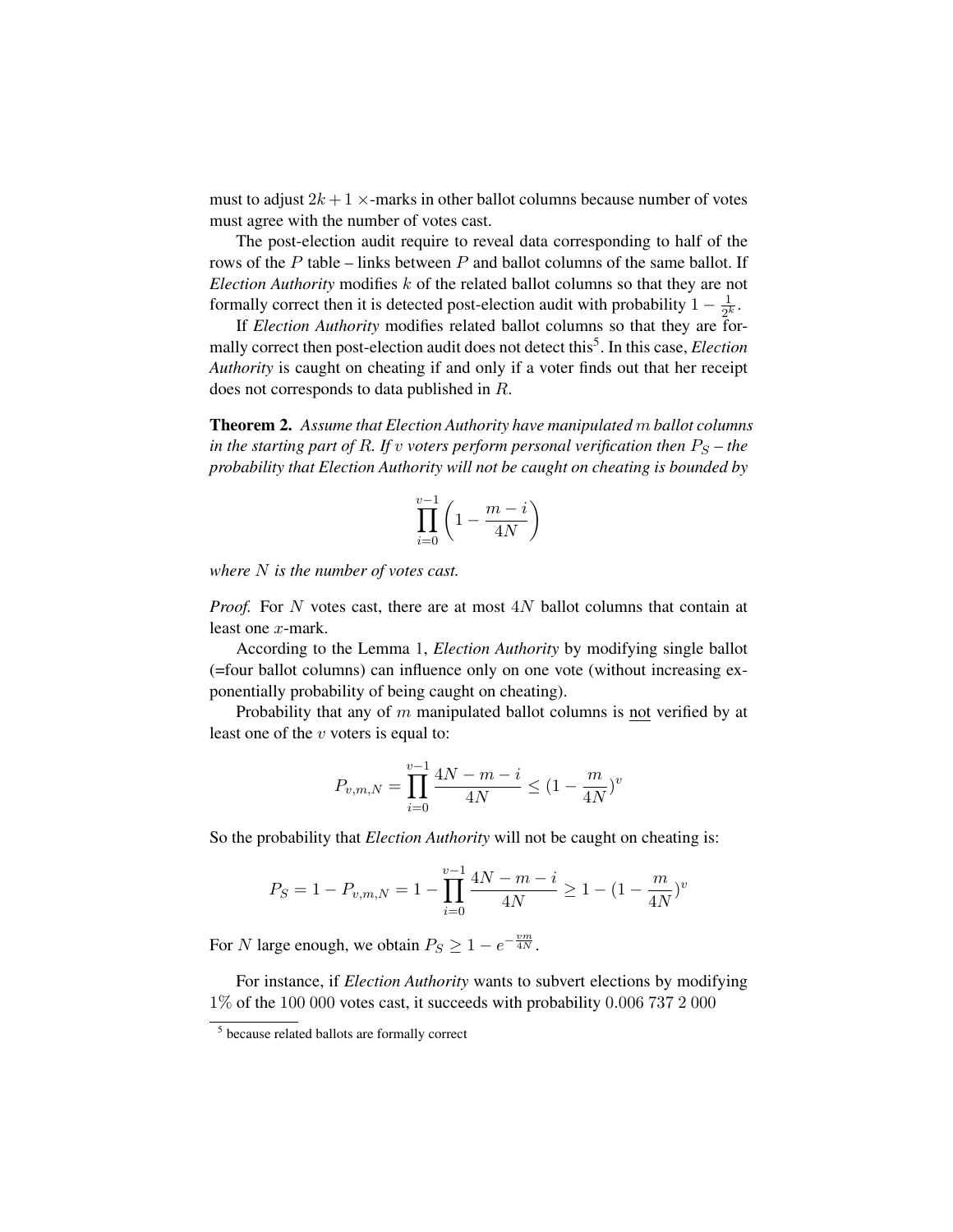**Theorem 3.** The probability  $P_{M,F}(m)$  that Election Authority modifies m bal*lot columns in the middle or final part of the* R *table without being caught on cheating during post-election audit is bounded by*  $P_{M,F}(m) \leq \frac{1}{2^m}$ *.* 

*Proof.* Assume that *Election Authority* does not follow the protocol and manipulates  $m_1$  ballot columns in the middle part. That is, *EA* does not transform  $m_1$ ballot columns from the starting part of  $R$ -table to the middle part according to  $\rho_1$  and  $\{\pi'_i\}_{i=1}^n$ . Then, it succeeds with probability  $P_M(m_1) = \frac{1}{2^{m_1}}$  (this situation will be revealed while half of the links between starting and middle parts are shown during post-election audit).

If *Election Authority* does not follow the protocol and manipulates  $m - m_1$ ballot columns in the final part – it does not transform from the middle part of R-table to the final part according to  $\rho_2$  and  $\{\pi''_i\}_{i=1}^n$ . Then with probability  $P_F(m - m_1) = \frac{1}{2^{m-m_1}}$  such a situation will be revealed during post election audit.

Let us notice that any modification of transformations between starting and middle parts and between middle and final parts that concern ballot columns corresponding to the same row of R are revealed with probability 1 since one of the two transformations for each such a rows are revealed. So one can assume that modifications of transformations between different parts are disjoint and thus independent. So  $P_{M,F}(m) \le P_M(m_1) \cdot P_F(m - m_1)$ 

*Proxy* Now we assume that *Proxy* is dishonest, while *EA* and the PC of Alice behave correctly.

Proxy commits to the voter's clicks before it knows  $S_r$ , so *Proxy* cannot change voter's choice.

If *Proxy* changes  $S_l$  in order to change the permutation of a ballot, then Alice obtains a confirmation token that is different from the one stated on her ballot. Thus it will be detected immediately by Alice.

#### 5.2 Privacy

Malware resistance Even if Alice's PC sends all information it is aware of to an attacker, he would be unable to determine the choice of Alice. Indeed, the attacker neither knows the configuration of Y's on the coding card nor the permutation used on the ballot.

*EA* The situation is like for Punchscan: If *EA* knows which ballot was used by Alice, then it knows the vote cast by Alice. So it is crucial to apply appropriate procedures of ballot distribution. Keeping the sensitive information under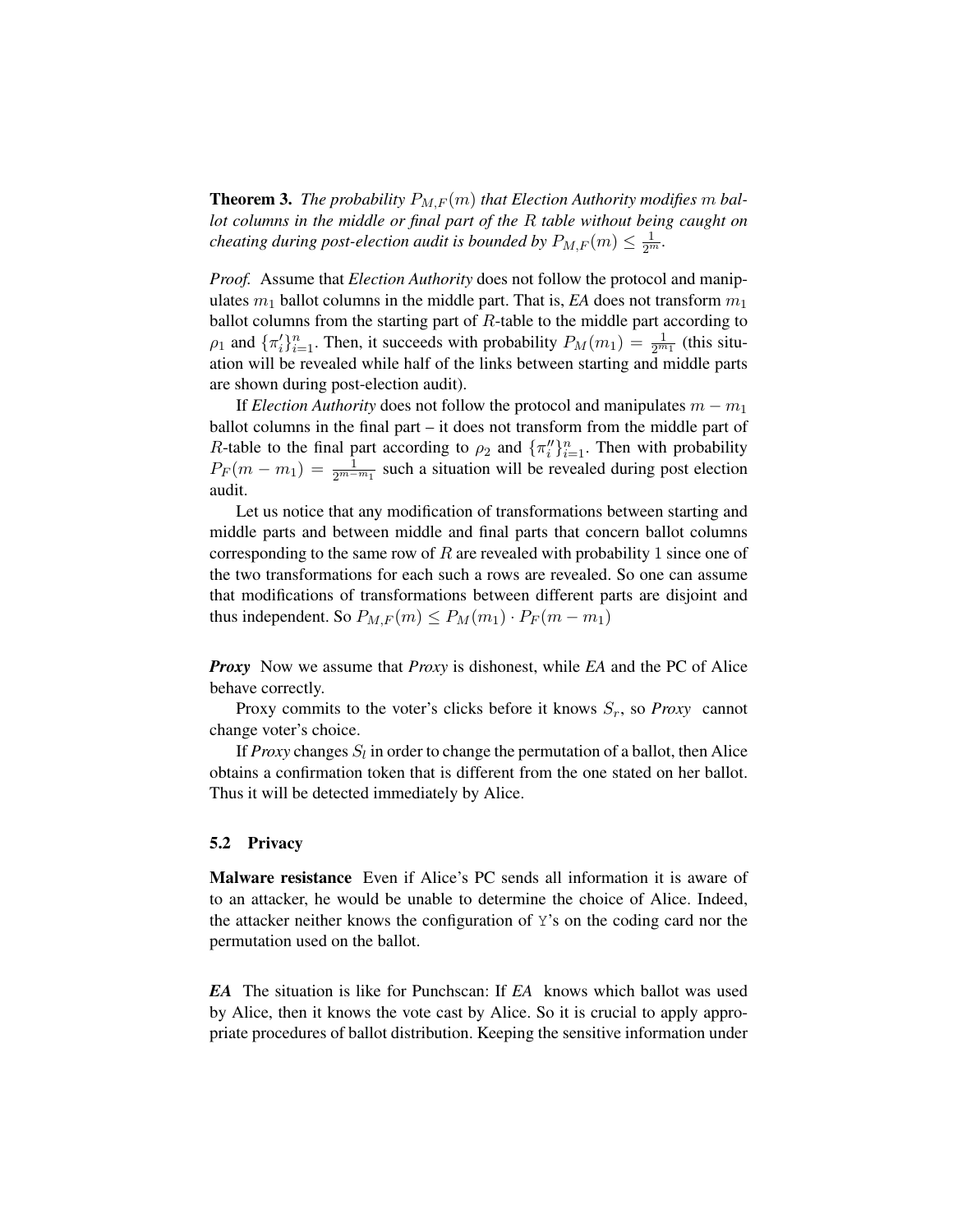scratch surface is a good solution - the ballots can be mixed before distribution, becoming thus indistinguishable. Also, it is crucial that voters never sends ballot information directly to *EA* - all communication must go through *Proxy*.

*Proxy* The assignments of Y's and n's are known to *Proxy*, so *Proxy* knows the row corresponding to the voter's choice. However, *Proxy* does not know the permutation used in the ballot, so it cannot link the vote with any particular candidate. *Proxy* may attempt to perform Strauss'-like attack but if maskedballots (Section [3.10\)](#page-13-2) are used then it is infeasible.

External observer's point of view Here, we assume that the observer Charlie is not physically present during casting a vote and does not control the PC used by Alice. We assume that Alice casts the vote and then passes to Charlie (e.g. by mail or fax):

- the ballot,
- the coding card,
- the receipt,
- information on which fields have been clicked.

Of course, Charlie has access to the bulletin board.

The key point is that Alice could use a coding card different from the one she shows to the observer – the receipt does not contain  $S_r$ . So, the situation of Charlie is much different from the situation of a *Proxy*: Charlie obtains only one ballot column (receipt) and cannot be sure if the coding card obtained was really used.

### 5.3 Vote selling

In case of *SC&V* a voter is authenticated electronically by the *Proxy*. The authentication protocol should guarantee that the voter would not risk transmitting her electronic identity to the buyer. (In this way *SC&V* becomes superior over postal procedures, for which transferring a ballot to a buyer cannot be prevented.) This holds for instance, if the voter is using an electronic ID card or ID codes that are used also for other purposes (like submitting a tax declaration).

Even if Alice casts the vote herself, she can record the whole voting session and present it to the buyer together with the ballot and the coding card used. The ballots have a non-electronic, paper form, so they can be presented to the remote buyer as electronic copies. However, the scan of the ballot can be manipulated and the coding card presented needs not to be the one actually used.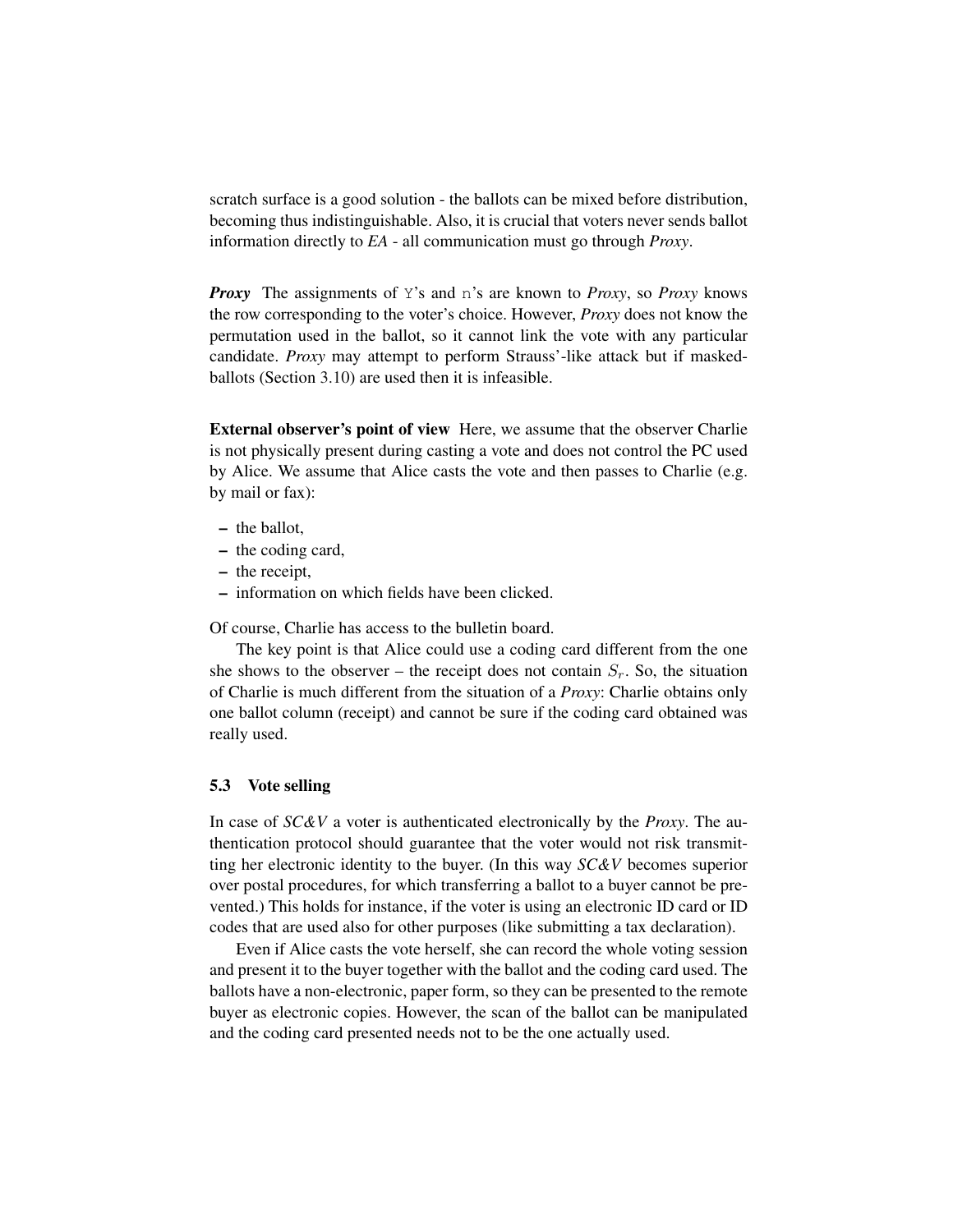Things become more complicated for the buyer, if the authentication protocol is based on a zero-knowledge protocol – then the buyer cannot even be sure that the voter is casting a vote unless he is controlling directly the voter's PC.

The only thing that the buyer can be convinced about is the receipt and the matching entries in the bulletin board. However, at this moment we fall back to the case of the external observer considered above.

### 5.4 Decoy service

A decoy service can be optionally launched in order to make vote-buying and coercion harder. A voter can visit a webpage of a decoy service and download fake coding card with any given serial number and arbitrarily chosen arrangement of Y's and n's. Then, the voter may present such a coding card to a coercer or a vote buyer together with a receipt and ballot to prove that she voted in a certain way.

The idea of a decoy service was mentioned by many designers of e-voting schemes, sometimes replacing decent security mechanism. Nevertheless, it can be view as an important second line defence against vote buying and coercion and should be recommended for e-voting implementations.

### 6 Final remarks

*SC&V* allows for secure and verifiable vote casting over the Internet with unconditional integrity. Privacy is preserved with the assumption that *Proxy* and *Election Authority* do not collude.

A voter cannot prove how she voted unless vote-casting is physically supervised by an adversary (it is not the case in remote versions of Punchscan [\[16\]](#page-22-16), where voter may remotely sell her vote).

Online vote-selling is almost impossible. In order to buy a vote, a buyer needs to obtain:

- the record of a voting session from the voter's computer (the serial numbers of ballot and coding card, and the voter's choices),
- ballot and coding card used.

Even if the voter's PC is infected by viruses, her choice remains secret. Moreover, any attempt of modification of voter's choice is detected with high probability.

## References

<span id="page-21-0"></span>1. A. W. Appel. How to defeat rivest's threeballot voting system. draft, October 2006.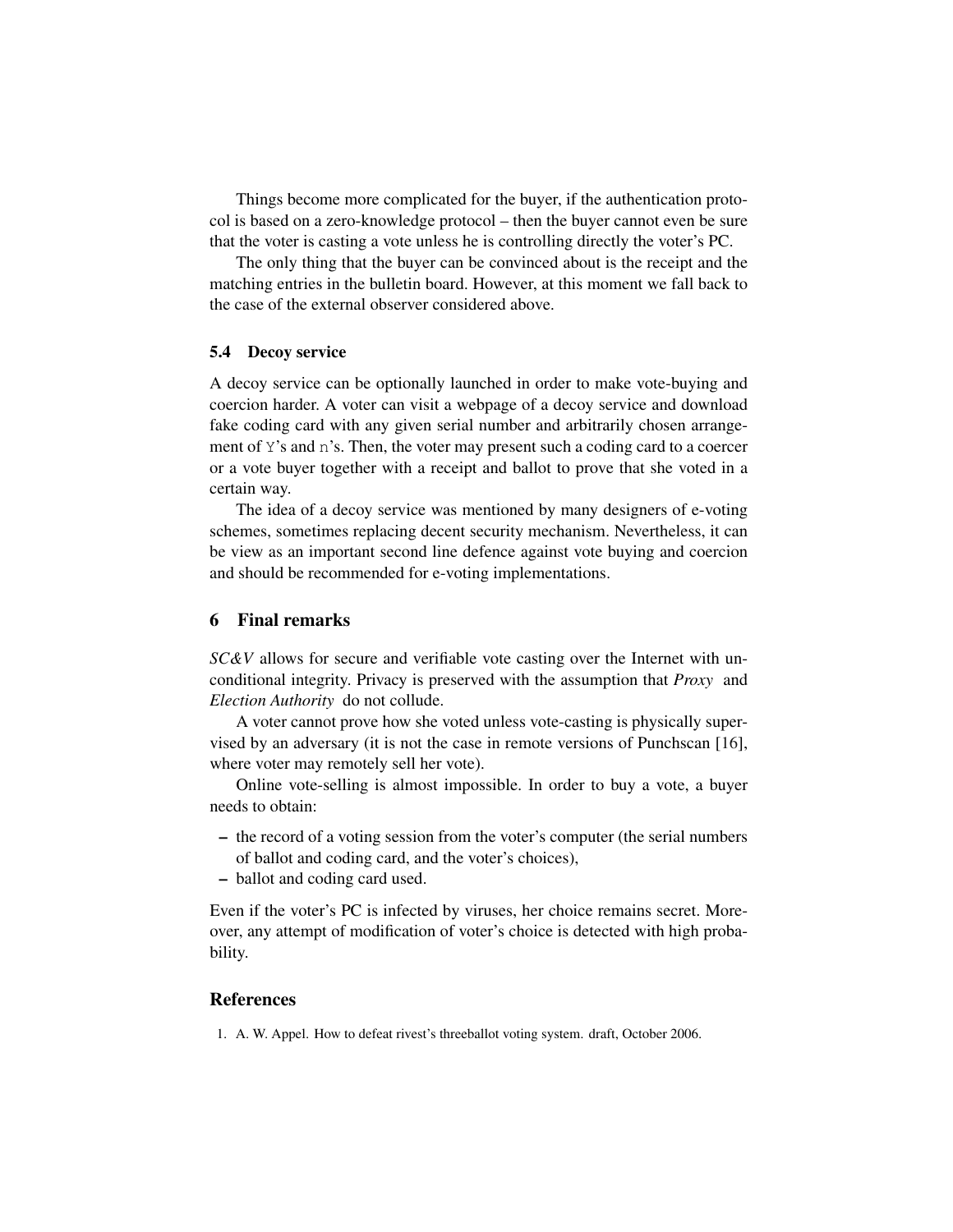- <span id="page-22-7"></span>2. Mihir Bellare, David Chaum, Michael R. Clarkson, Stuart Haber, Markus Jakobsson, Stefan Popoveniuc, and Filip Zagórski. Internet voting as secure as polling-place voting. preprint, 2008.
- <span id="page-22-3"></span>3. David Chaum. Punchscan, 2005. <http://www.punchscan.org>.
- <span id="page-22-6"></span>4. David Chaum, Aleks Essex, Richard Carback, Jeremy Clark, Stefan Popoveniuc, Ronald L. Rivest, Peter Y. A. Ryan, Emily Shen, and Alan Sherman. Scantegrity ii: End-toend voter-verifiable optical scan election systems using invisible ink confirmation codes. *USENIX/ACCURATE EVT 2008*, 2008.
- <span id="page-22-5"></span>5. David Chaum, Aleks Essex, Richard Carback, Jeremy Clark, Stefan Popoveniuc, Alan Sherman, and Poorvi Vora. Scantegrity: End-to-end voter-verifiable optical- scan voting. *IEEE Security and Privacy*, 6(3):40–46, 2008.
- <span id="page-22-4"></span>6. David Chaum, Peter Y. A. Ryan, and Steve Schneider. A practical voter-verifiable election scheme. In *ESORICS*, volume 3679 of *Lecture Notes in Computer Science*, pages 118–139. Springer Verlag, 2005.
- <span id="page-22-9"></span>7. Jacek Cichoń, Mirosław Kutyłowski, and Bogdan Węglorz. Short ballot assumption and threeballot voting protocol. In *SOFSEM 2008: Theory and Practice of Computer Science*, volume 4910 of *Lecture Notes in Computer Science*, pages 585–598. Springer Verlag, 2008.
- <span id="page-22-0"></span>8. David Wagner et al. Top-to-bottom review. top-to-bottom report conducted by Secretary of State Debra Bowen of many of the voting systems certified for use in California, 2007.
- <span id="page-22-15"></span>9. Philippe Flajolet and Robert Sedgewick. *Analytic Combinatorics*, chapter Combinatorial structures and ordinary generating functions, pages 49–64. Cambridge University Press, first edition, 2008.
- <span id="page-22-1"></span>10. Marcin Gogolewski, Marek Klonowski, Mirosław Kutyłowski, Przemyslaw Kubiak, Anna Lauks, and Filip Zagórski. Kleptographic attacks on e-voting schemes. In *Emerging Trends in Information and Communication Security*, volume 3995 of *Lecture Notes in Computer Science*, pages 494–508. Springer Verlag, 2006.
- <span id="page-22-12"></span>11. Kevin Henry, Douglas R. Stinson, and Jiayuan Sui. The effectiveness of receipt-based attacks on threeballot. Cryptology ePrint Archive, Report 2007/287, 2007. [http://eprint.](http://eprint.iacr.org/) [iacr.org/](http://eprint.iacr.org/).
- <span id="page-22-14"></span>12. Markus Jakobsson, Ari Juels, and Ronald L. Rivest. Making mix nets robust for electronic voting by randomized partial checking. In *USENIX Security Symposium*, pages 339–353, 2002.
- <span id="page-22-10"></span>13. Ari Juels, D. Catalano, and Markus Jakobsson. Coercion-resistant electronic elections. In *WPES*, Lecture Notes in Computer Science, pages 61–70. Springer Verlag, 2005.
- <span id="page-22-2"></span>14. Chris Karlof, Naveen Sastry, and David Wagner. Cryptographic voting protocols: A systems perspective. In *USENIX Security Symposium*, pages 33–50, 2005.
- <span id="page-22-11"></span>15. Tal Moran and Moni Naor. Receipt-free universally-verifiable voting with everlasting privacy. In *Advances in Cryptography CRYPTO*, volume 4117 of *Lecture Notes in Computer Science*, pages 373–392. Springer Verlag, 2006.
- <span id="page-22-16"></span>16. Stefan Popoveniuc and David Lundin. A simple technique for safely using punchscan and pret a voter in mail-in elections. In *VOTE-ID 2007*, volume 4896 of *Lecture Notes in Computer Science*, pages 150–155. Springer Verlag, 2007.
- <span id="page-22-8"></span>17. Ronald L. Rivest and Warren D. Smith. Three voting protocols: Threeballot, vav, and twin. In *EVT'07: Proceedings of the USENIX/Accurate Electronic Voting Technology on USENIX/Accurate Electronic Voting Technology Workshop*, pages 16–16, Berkeley, CA, USA, 2007. USENIX Association.
- <span id="page-22-13"></span>18. Charlie Strauss. A critical review of the triple ballot voting system. part 2: Cracking the triple ballot encryption, 2006. [http://www.cs.princeton.edu/~appel/](http://www.cs.princeton.edu/~appel/voting/Strauss-ThreeBallotCritique2v1.5.pdf) [voting/Strauss-ThreeBallotCritique2v1.5.pdf](http://www.cs.princeton.edu/~appel/voting/Strauss-ThreeBallotCritique2v1.5.pdf).